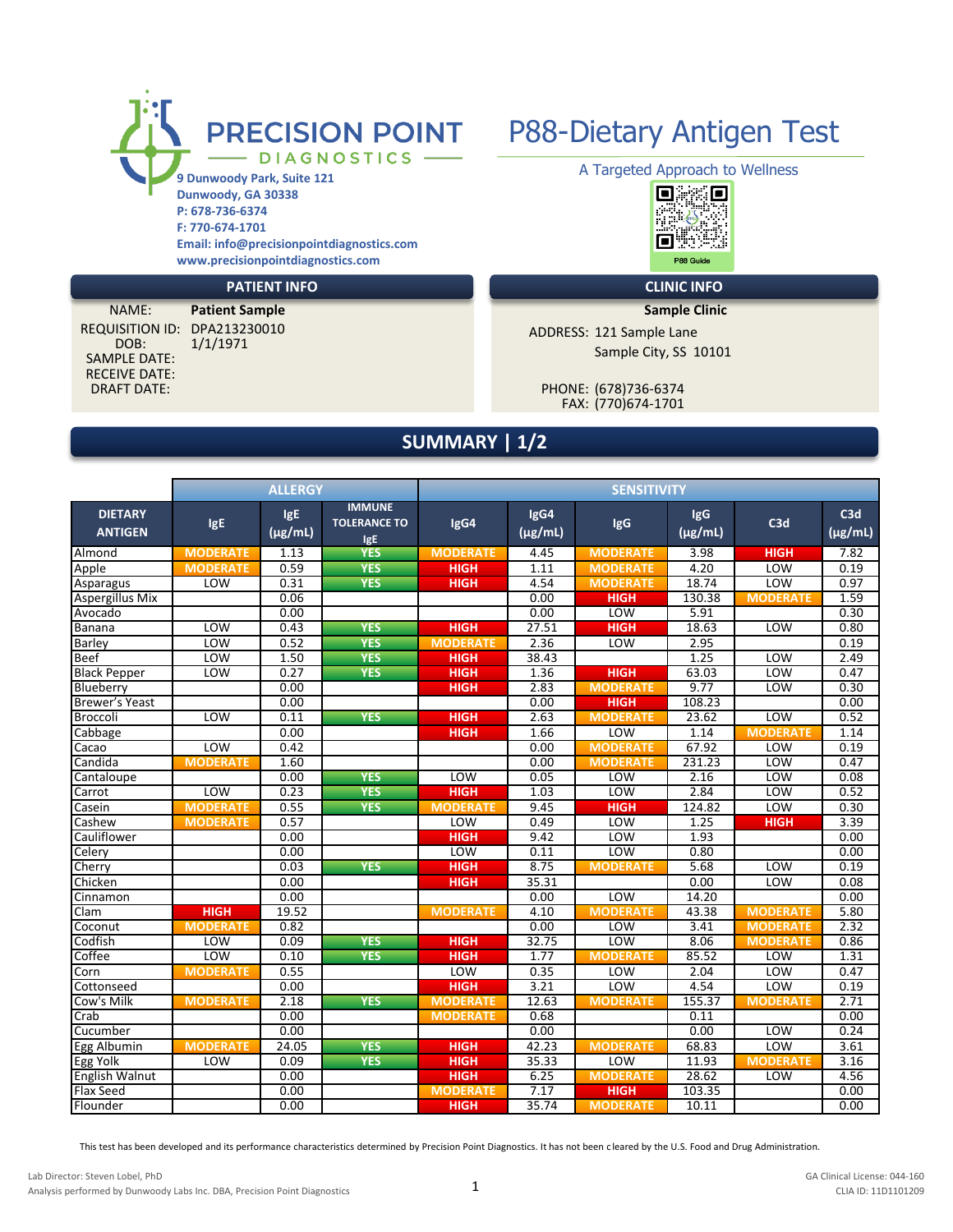## **SUMMARY | 2/2**

|                                  |                 | <b>ALLERGY</b>             |                                          | <b>SENSITIVITY</b> |                      |                 |                     |                 |                     |  |
|----------------------------------|-----------------|----------------------------|------------------------------------------|--------------------|----------------------|-----------------|---------------------|-----------------|---------------------|--|
| <b>DIETARY</b><br><b>ANTIGEN</b> | <b>IgE</b>      | <b>IgE</b><br>$(\mu$ g/mL) | <b>IMMUNE</b><br><b>TOLERANCE TO IgE</b> | IgG4               | IgG4<br>$(\mu g/mL)$ | <b>IgG</b>      | IgG<br>$(\mu g/mL)$ | C3d             | C3d<br>$(\mu g/mL)$ |  |
| Garlic                           |                 | 0.00                       |                                          | <b>MODERATE</b>    | 9.89                 | LOW             | 3.52                | LOW             | 0.47                |  |
| Ginger                           | LOW             | 0.04                       | <b>YES</b>                               | <b>MODERATE</b>    | 8.99                 | <b>HIGH</b>     | 85.63               | LOW             | 0.75                |  |
| Gluten                           | <b>HIGH</b>     | 18.38                      |                                          | <b>MODERATE</b>    | 11.84                | <b>MODERATE</b> | 154.69              | <b>MODERATE</b> | 2.38                |  |
| Goat's Milk                      | LOW             | 2.12                       | <b>YES</b>                               | <b>MODERATE</b>    | 6.95                 | <b>MODERATE</b> | 67.35               | LOW             | 3.16                |  |
| Grapefruit                       | LOW             | 0.07                       | <b>YES</b>                               | <b>MODERATE</b>    | 0.57                 | <b>MODERATE</b> | 2.39                | LOW             | 0.13                |  |
| Grapes                           | LOW             | 0.07                       | <b>YES</b>                               | <b>HIGH</b>        | 3.86                 | <b>HIGH</b>     | 18.74               |                 | 0.00                |  |
| Green Olive                      | LOW             | 0.05                       | <b>YES</b>                               | <b>HIGH</b>        | 5.11                 | LOW             | 2.95                |                 | 0.00                |  |
| Green Pea                        |                 | 0.07                       | <b>YES</b>                               | <b>MODERATE</b>    | 0.82                 | LOW             | 5.22                |                 | 0.00                |  |
| Green Pepper                     |                 | 0.00                       |                                          | <b>HIGH</b>        | 1.74                 | LOW             | 1.02                |                 | 0.00                |  |
| Halibut                          |                 | 0.00                       |                                          | <b>HIGH</b>        | 38.13                | LOW             | 2.61                |                 | 0.00                |  |
| Honeydew                         |                 | 0.00                       |                                          |                    | 0.00                 | <b>HIGH</b>     | 142.08              |                 | 0.00                |  |
| Hops                             |                 | 0.03                       |                                          |                    | 0.00                 | LOW             | 2.61                |                 | 0.00                |  |
| Kidney Bean                      |                 | 0.20                       | <b>YES</b>                               | LOW                | 2.99                 | <b>MODERATE</b> | 13.17               | LOW             | 0.75                |  |
| Lemon                            |                 | 0.00                       |                                          |                    | 0.00                 |                 | 0.00                | LOW             | 0.36                |  |
| Lettuce                          | <b>MODERATE</b> | 0.39                       | <b>YES</b>                               | <b>HIGH</b>        | 1.63                 | LOW             | 2.50                |                 | 0.00                |  |
| Lima Bean                        | LOW             | 0.38                       | <b>YES</b>                               | <b>MODERATE</b>    | 1.68                 | <b>LOW</b>      | 0.80                | LOW             | 1.20                |  |
| Lobster                          | <b>HIGH</b>     | 1.14                       |                                          |                    | 0.00                 |                 | 0.00                |                 | 0.00                |  |
| Mushroom                         | LOW             | 0.32                       |                                          |                    | 0.00                 | LOW             | 15.22               |                 | 1.31                |  |
| Mustard                          | <b>MODERATE</b> | 0.79                       | <b>YES</b>                               | <b>MODERATE</b>    | 2.61                 | LOW             | 2.95                |                 | 0.00                |  |
| Navy Bean                        | <b>MODERATE</b> | 2.89                       | <b>YES</b>                               | <b>MODERATE</b>    | 12.58                | LOW             | 13.97               | LOW             | 0.97                |  |
| Oat                              | LOW             | 0.26                       |                                          |                    | 0.00                 | <b>MODERATE</b> | 5.00                |                 | 0.00                |  |
| Onion                            | LOW             | 0.13                       |                                          |                    | 0.00                 |                 | 0.00                |                 | 0.00                |  |
| Orange                           | LOW             | 0.22                       | <b>YES</b>                               | <b>MODERATE</b>    | 1.49                 | <b>MODERATE</b> | 3.75                |                 | 0.00                |  |
| Peach                            |                 | 0.00                       |                                          |                    | 0.00                 | LOW             | 1.14                |                 | 0.00                |  |
| Peanut                           | LOW             | 0.11                       | <b>YES</b>                               | <b>MODERATE</b>    | 2.36                 | <b>MODERATE</b> | 7.50                |                 | 0.00                |  |
| Pear                             |                 | 0.00                       |                                          |                    | 0.00                 |                 | 0.00                |                 | 0.00                |  |
| Pecan                            |                 | 0.00                       |                                          | HIGH               | 5.87                 | <b>HIGH</b>     | 8.06                |                 | 0.00                |  |
| Pineapple                        |                 | 0.00                       |                                          |                    | 0.00                 | LOW             | 1.70                |                 | 0.00                |  |
| Plum                             | <b>MODERATE</b> | 0.36                       |                                          |                    | 0.00                 | LOW             | 0.23                |                 | 0.00                |  |
| Pork                             |                 | 0.00                       |                                          | <b>HIGH</b>        | 36.34                | <b>HIGH</b>     | 17.60               | LOW             | 1.42                |  |
| Rice                             |                 | 0.00                       |                                          | <b>MODERATE</b>    | 0.41                 | LOW             | 4.88                | <b>MODERATE</b> | 0.41                |  |
| Rye                              | <b>MODERATE</b> | 0.48                       |                                          |                    | 0.00                 | <b>MODERATE</b> | 7.61                |                 | 0.00                |  |
| Salmon                           |                 | 0.00                       |                                          | <b>HIGH</b>        | 18.71                |                 | 0.00                |                 | 0.00                |  |
| Scallops                         | HIGH            | 2.76                       |                                          |                    | 0.00                 |                 | 0.00                |                 | 0.00                |  |
| Sesame                           |                 | 0.00                       |                                          |                    | 0.00                 | LOW             | 11.02               |                 | 0.00                |  |
| Shrimp                           | <b>LOW</b>      | 0.12                       |                                          |                    | 0.00                 |                 | 0.00                | <b>MODERATE</b> | 0.92                |  |
| Soybean                          | LOW             | 0.10                       | <b>YES</b>                               | <b>MODERATE</b>    | 2.04                 |                 | 0.80                | <b>HIGH</b>     | 13.26               |  |
| Spinach                          | LOW             | 0.22                       | <b>YES</b>                               | <b>HIGH</b>        | 2.85                 | LOW             | 2.84                | LOW             | 1.09                |  |
| Strawberry                       |                 | 0.00                       |                                          |                    | 0.00                 | <b>MODERATE</b> | 2.16                |                 | 0.00                |  |
| <b>String Bean</b>               |                 | 0.00                       |                                          | <b>MODERATE</b>    | 6.98                 | LOW             | 2.73                |                 | 0.00                |  |
| Sweet Potato                     |                 | 0.00                       |                                          | <b>HIGH</b>        | 3.23                 | LOW             | 2.95                |                 | 0.41                |  |
| Tea                              |                 | 0.00                       |                                          |                    | 0.00                 | <b>MODERATE</b> | 20.78               |                 | 0.00                |  |
| Tomato                           |                 | 0.00                       |                                          | <b>MODERATE</b>    | 0.27                 | LOW             | 0.23                |                 | 0.00                |  |
| Tuna                             | <b>HIGH</b>     | 2.07                       | <b>YES</b>                               | <b>HIGH</b>        | 39.33                | LOW             | 3.07                |                 | 0.00                |  |
| Turkey                           |                 | 0.00                       |                                          | <b>HIGH</b>        | 31.10                |                 | 0.00                |                 | 0.00                |  |
| Vanilla                          |                 | 0.00                       |                                          |                    | 0.00                 | <b>LOW</b>      | 29.30               |                 | 0.00                |  |
| Watermelon                       |                 | 0.00                       |                                          |                    | 0.00                 | <b>LOW</b>      | 0.80                | LOW             | 0.13                |  |
| White Potato                     |                 | 0.00                       |                                          | <b>HIGH</b>        | 6.25                 | LOW             | 4.66                | LOW             | 1.65                |  |
| Whole Wheat                      |                 | 0.00                       |                                          | <b>HIGH</b>        | 1.60                 | <b>MODERATE</b> | 1.25                | LOW             | 0.08                |  |
| Yellow Squash                    |                 | 0.00                       |                                          | <b>HIGH</b>        | 9.67                 | LOW             | 2.39                | LOW             | 0.75                |  |
|                                  |                 |                            |                                          |                    |                      |                 |                     |                 |                     |  |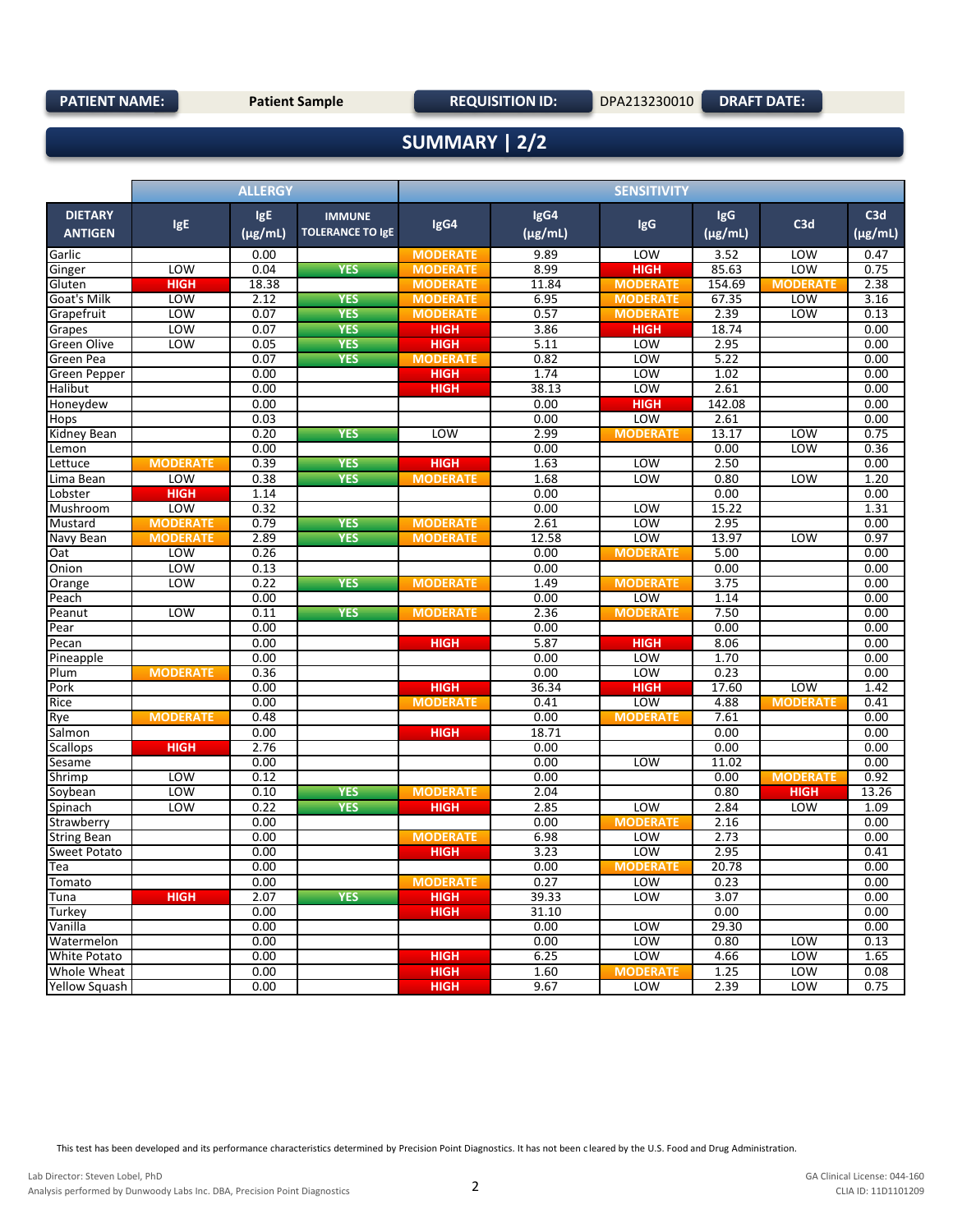**LESS RESTRICTIVE DIET**

The Less Restrictive Diet removes foods with high levels of reactivity for IgE and IgG. Additionally, moderate IgG reactivity with high, moderate, or low complement are removed because C3d has the potential to amplify an IgG reaction 1000-10,000 fold.

The Less Restrictive Diet rotates foods with moderate IgG reactivity where levels of C3d are also present due to increased inflammatory potential.

High IgG4 foods are listed separately, as IgG4 is not generally inflammatory, and its role is largely favorable apart from a handful of conditions. This allows the provider to determine whether to remove these foods based on the individual patient. The red "Remove at Providers Discretion" column reflects only IgG4 immunogenicity. Refer to "Understanding The P88 Dietary Antigen Test Results" guide for an expanded list of

| <b>NO LIMITATION</b>                                                       | <b>ROTATE</b>                                                                                             | <b>ELIMINATE</b>                               | <b>ELIMINATE (IgG4)</b>                                    |
|----------------------------------------------------------------------------|-----------------------------------------------------------------------------------------------------------|------------------------------------------------|------------------------------------------------------------|
| These foods produce no immune reaction<br>within your system at this time. | These foods should be rotated out of your<br>diet for a period of 72 hrs or reduced in<br>overall intake. | Remove these foods entirely from your<br>diet. | <b>Remove at</b><br><b>Provider's</b><br><b>Discretion</b> |
| Avocado                                                                    | Cacao                                                                                                     | Almond                                         | Apple                                                      |
| Cantaloupe                                                                 | Candida                                                                                                   | <b>Aspergillus Mix</b>                         | <b>Asparagus</b>                                           |
| Cashew                                                                     | Cow's Milk                                                                                                | <b>Banana</b>                                  | <b>Beef</b>                                                |
| Celery                                                                     | <b>Goat's Milk</b>                                                                                        | <b>Barley</b>                                  | Blueberry                                                  |
| Cinnamon                                                                   | Grapefruit                                                                                                | <b>Black Pepper</b>                            | <b>Broccoli</b>                                            |
| Coconut                                                                    | <b>Kidney Bean</b>                                                                                        | <b>Brewer's Yeast</b>                          | Cabbage                                                    |
| Corn                                                                       |                                                                                                           | Casein                                         | Carrot                                                     |
| Crab                                                                       |                                                                                                           | Clam                                           | Cauliflower                                                |
| Cucumber                                                                   |                                                                                                           | <b>Flax Seed</b>                               | Cherry                                                     |
| Garlic                                                                     |                                                                                                           | Ginger                                         | Chicken                                                    |
| Green Pea                                                                  |                                                                                                           | Gluten                                         | Codfish                                                    |
| Hops                                                                       |                                                                                                           | <b>Grapes</b>                                  | Coffee                                                     |
| Lemon                                                                      |                                                                                                           | Honeydew                                       | Cottonseed                                                 |
| Lima Bean                                                                  |                                                                                                           | Lobster                                        | <b>Egg Albumin</b>                                         |
| Mushroom                                                                   |                                                                                                           | Pecan                                          | <b>Egg Yolk</b>                                            |
| Mustard                                                                    |                                                                                                           | Pork                                           | <b>English Walnut</b>                                      |
| Navy Bean                                                                  |                                                                                                           | Rye                                            | Flounder                                                   |
| Oat                                                                        |                                                                                                           | <b>Scallops</b>                                | <b>Green Olive</b>                                         |
| Onion                                                                      |                                                                                                           | Tuna                                           | <b>Green Pepper</b>                                        |
| Orange                                                                     |                                                                                                           | <b>Whole Wheat</b>                             | <b>Halibut</b>                                             |
| Peach                                                                      |                                                                                                           |                                                | Lettuce                                                    |
| Peanut                                                                     |                                                                                                           |                                                | Salmon                                                     |
| Pear                                                                       |                                                                                                           |                                                | Spinach                                                    |
| Pineapple                                                                  |                                                                                                           |                                                | <b>Sweet Potato</b>                                        |
| Plum                                                                       |                                                                                                           |                                                | <b>Turkey</b>                                              |
| Rice                                                                       |                                                                                                           |                                                | <b>White Potato</b>                                        |
| Sesame                                                                     |                                                                                                           |                                                | <b>Yellow Squash</b>                                       |
| Shrimp                                                                     |                                                                                                           |                                                |                                                            |
| Soybean                                                                    |                                                                                                           |                                                |                                                            |
| Strawberry                                                                 |                                                                                                           |                                                |                                                            |
| <b>String Bean</b>                                                         |                                                                                                           |                                                |                                                            |
| Tea                                                                        |                                                                                                           |                                                |                                                            |
| Tomato                                                                     |                                                                                                           |                                                |                                                            |
| Vanilla                                                                    |                                                                                                           |                                                |                                                            |
| Watermelon                                                                 |                                                                                                           |                                                |                                                            |
|                                                                            |                                                                                                           |                                                |                                                            |
|                                                                            |                                                                                                           |                                                |                                                            |
|                                                                            |                                                                                                           |                                                |                                                            |
|                                                                            |                                                                                                           |                                                |                                                            |
|                                                                            |                                                                                                           |                                                |                                                            |
|                                                                            |                                                                                                           |                                                |                                                            |
|                                                                            |                                                                                                           |                                                |                                                            |
|                                                                            |                                                                                                           |                                                |                                                            |
|                                                                            |                                                                                                           |                                                |                                                            |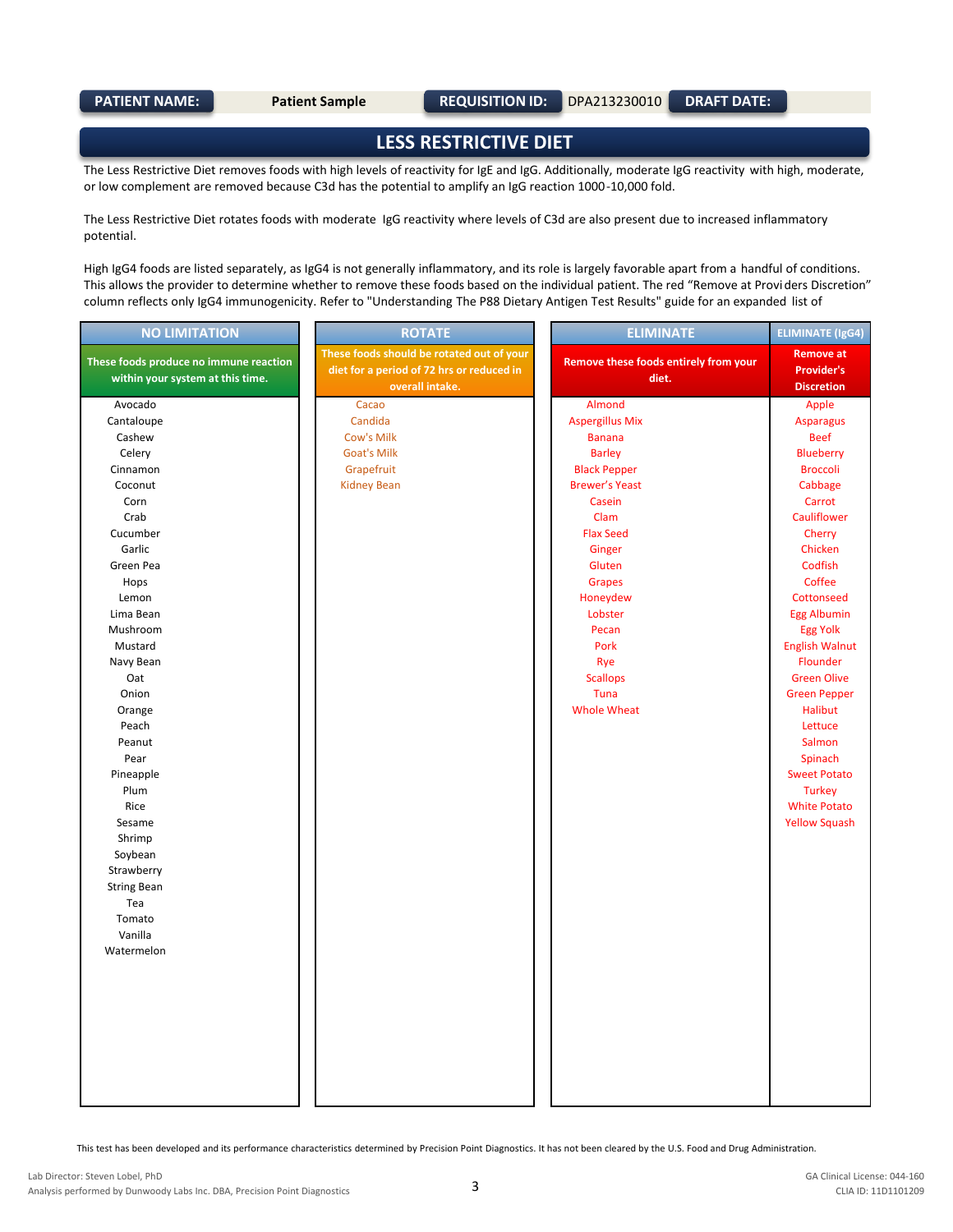### **MORE RESTRICTIVE DIET**

The More Restrictive Diet removes foods with high and moderate levels of IgE, IgG, and complement (C3d). Additionally, low IgG reactivity with any positive complement response are rotated because C3d has the potential to amplify an IgG reaction 1000-10,000-fold.

High and moderate IgG4 foods are listed separately, as IgG4 is not generally inflammatory, and its role is largely favorable apart from a handful of conditions. This allows the provider to determine whether to remove these foods based on the individual patient. The red "Remove at Providers Discretion" column reflects only IgG4 immunogenicity. Refer to "Understanding The P88 Dietary Antigen Test Results" guide for an expanded list of conditions associated with IgG4-RDs.

| <b>NO LIMITATION</b>                   | <b>ROTATE</b>                             | <b>ELIMINATE</b>                      | <b>ELIMINATE (IgG4)</b> |                      |
|----------------------------------------|-------------------------------------------|---------------------------------------|-------------------------|----------------------|
|                                        | These foods should be rotated out of your |                                       |                         | <b>Remove at</b>     |
| These foods produce no immune reaction | diet for a period of 72 hrs or reduced in | Remove these foods entirely from your |                         | <b>Provider's</b>    |
| within your system at this time.       | overall intake.                           | diet.                                 |                         | <b>Discretion</b>    |
| Avocado                                | Cantaloupe                                | Almond                                | Rice                    | <b>Beef</b>          |
| Celery                                 | Watermelon                                | Apple                                 | Rye                     | Carrot               |
| Cinnamon                               |                                           | <b>Asparagus</b>                      | <b>Scallops</b>         | Cauliflower          |
| Cucumber                               |                                           | <b>Aspergillus Mix</b>                | Shrimp                  | Chicken              |
| Hops                                   |                                           | <b>Banana</b>                         | Soybean                 | Cottonseed           |
| Lemon                                  |                                           | <b>Barley</b>                         | Strawberry              | Crab                 |
| Mushroom                               |                                           | <b>Black Pepper</b>                   | Tea                     | Garlic               |
| Onion                                  |                                           | <b>Blueberry</b>                      | Tuna                    | <b>Green Olive</b>   |
| Peach                                  |                                           | <b>Brewer's Yeast</b>                 | <b>Whole Wheat</b>      | <b>Green Pea</b>     |
| Pear                                   |                                           | <b>Broccoli</b>                       |                         | <b>Green Pepper</b>  |
| Pineapple                              |                                           | Cabbage                               |                         | <b>Halibut</b>       |
| Sesame                                 |                                           | Cacao                                 |                         | Lima Bean            |
| Vanilla                                |                                           | Candida                               |                         | Salmon               |
|                                        |                                           | Casein                                |                         | Spinach              |
|                                        |                                           | Cashew                                |                         | <b>String Bean</b>   |
|                                        |                                           | Cherry                                |                         | <b>Sweet Potato</b>  |
|                                        |                                           | Clam                                  |                         | Tomato               |
|                                        |                                           | Coconut                               |                         | <b>Turkey</b>        |
|                                        |                                           | Codfish                               |                         | <b>White Potato</b>  |
|                                        |                                           | Coffee                                |                         | <b>Yellow Squash</b> |
|                                        |                                           | Corn                                  |                         |                      |
|                                        |                                           | <b>Cow's Milk</b>                     |                         |                      |
|                                        |                                           | <b>Egg Albumin</b>                    |                         |                      |
|                                        |                                           | <b>Egg Yolk</b>                       |                         |                      |
|                                        |                                           | <b>English Walnut</b>                 |                         |                      |
|                                        |                                           | <b>Flax Seed</b>                      |                         |                      |
|                                        |                                           | Flounder                              |                         |                      |
|                                        |                                           | Ginger                                |                         |                      |
|                                        |                                           | Gluten                                |                         |                      |
|                                        |                                           | <b>Goat's Milk</b>                    |                         |                      |
|                                        |                                           | Grapefruit                            |                         |                      |
|                                        |                                           | Grapes<br>Honeydew                    |                         |                      |
|                                        |                                           | <b>Kidney Bean</b>                    |                         |                      |
|                                        |                                           | Lettuce                               |                         |                      |
|                                        |                                           | Lobster                               |                         |                      |
|                                        |                                           | <b>Mustard</b>                        |                         |                      |
|                                        |                                           | <b>Navy Bean</b>                      |                         |                      |
|                                        |                                           | Oat                                   |                         |                      |
|                                        |                                           | Orange                                |                         |                      |
|                                        |                                           | Peanut                                |                         |                      |
|                                        |                                           | Pecan                                 |                         |                      |
|                                        |                                           | Plum                                  |                         |                      |
|                                        |                                           | Pork                                  |                         |                      |
|                                        |                                           |                                       |                         |                      |
|                                        |                                           |                                       |                         |                      |
|                                        |                                           |                                       |                         |                      |
|                                        |                                           |                                       |                         |                      |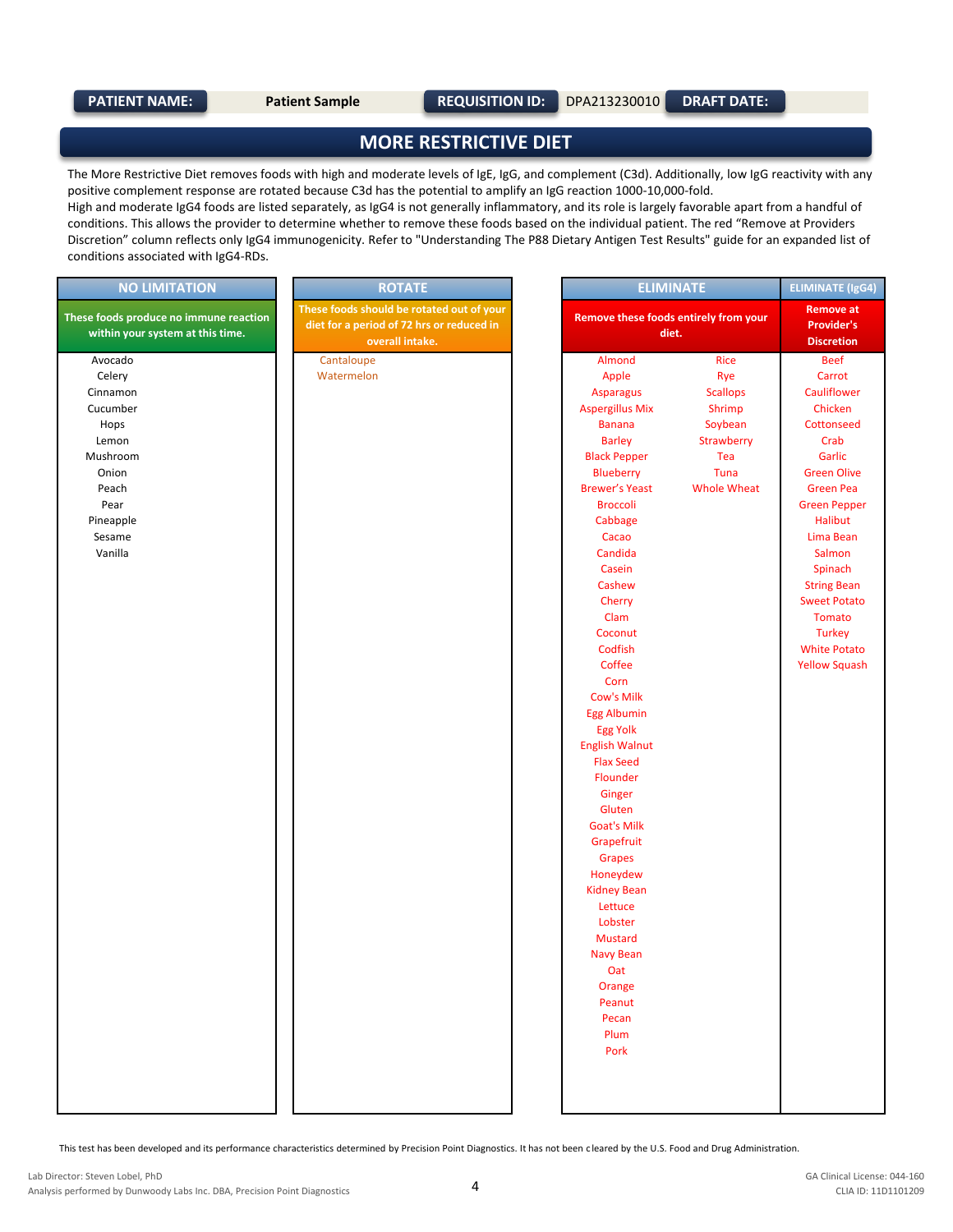### **IMMUNE INDEX**

The Precision 88 is the only dietary antigen test to categorize overall reactivity of foods by adjusting for immunogenicity a cross four independent markers: IgE, IgG4, total IgG, and C3d (complement). Our immunogenicity-adjusted algorithm, known here as the Immune Index, emphasizes C3d, and de-emphasizes IgG4. This specialized calculation generates its own rank of most-to-least reactive foods and allows for consideration of increased flexibility towards IgG4 reactive foods in the absence of IgG4-RDs.

Concurrently, the red "Remove at Providers Discretion" columns on pp. 3 and 4 reflect only IgG4 immunogenicity. Refer to pp. 4-5 in our *Understanding The P88 Dietary Antigen Test Results* guide, for an expanded list of conditions associated with IgG4-RDs.

|                         | <b>DIETARY</b>         | <b>Immune</b>   |                 | <b>DIETARY</b>     |
|-------------------------|------------------------|-----------------|-----------------|--------------------|
| <b>Rank</b>             | <b>ANTIGEN</b>         | <b>Index</b>    | <b>Rank</b>     | <b>ANTIGEN</b>     |
| 1                       | Almond                 | <b>HIGH</b>     | 45              | Orange             |
| $\overline{2}$          | Clam                   | <b>HIGH</b>     | 46              | Peanut             |
| $\overline{\mathbf{3}}$ | Gluten                 | <b>HIGH</b>     | 47              | Pecan              |
| $\overline{4}$          | Apple                  | <b>MODERATE</b> | 48              | Plum               |
| 5                       | Banana                 | <b>MODERATE</b> | 49              | Rice               |
| $\overline{6}$          | Cashew                 | <b>MODERATE</b> | $\overline{50}$ | Shrimp             |
| 7                       | <b>Black Pepper</b>    | <b>MODERATE</b> | 51              | Yellow Squas       |
| 8                       | Egg Albumin            | <b>MODERATE</b> | 52              | White Potat        |
| 9                       | Casein                 | <b>MODERATE</b> | 53              | Barley             |
| 10                      | Cow's Milk             | <b>MODERATE</b> | 54              | Brewer's Yea       |
| $\overline{11}$         | Asparagus              | <b>MODERATE</b> | $\overline{55}$ | Cantaloupe         |
| $\overline{12}$         | Broccoli               | <b>MODERATE</b> | 56              | Flounder           |
| $\overline{13}$         | Candida                | <b>MODERATE</b> | 57              | Garlic             |
| 14                      | Coconut                | <b>MODERATE</b> | 58              | Honeydew           |
| $\overline{15}$         | Codfish                | <b>MODERATE</b> | 59              | Flax Seed          |
| $\overline{16}$         | Coffee                 | <b>MODERATE</b> | 60              | Lobster            |
| $\overline{17}$         | Egg Yolk               | <b>MODERATE</b> | 61              | Mushroom           |
| 18                      | Ginger                 | <b>MODERATE</b> | 62              | Scallops           |
| 19                      | <b>Aspergillus Mix</b> | <b>MODERATE</b> | 63              | Watermelor         |
| $\overline{20}$         | Cacao                  | <b>MODERATE</b> | 64              | Chicken            |
| $\overline{21}$         | Carrot                 | <b>MODERATE</b> | 65              | Cauliflower        |
| $\overline{22}$         | Corn                   | <b>MODERATE</b> | 66              | Green Peppe        |
| 23                      | Grapefruit             | <b>MODERATE</b> | 67              | <b>Halibut</b>     |
| 24                      | Grapes                 | <b>MODERATE</b> | 68              | Strawberry         |
| 25                      | Navy Bean              | <b>MODERATE</b> | 69              | Sweet Potat        |
| $\overline{26}$         | Pork                   | <b>MODERATE</b> | 70              | Tea                |
| 27                      | Spinach                | <b>MODERATE</b> | $\overline{71}$ | Avocado            |
| 28                      | Tuna                   | <b>MODERATE</b> | $\overline{72}$ | Celery             |
| $\overline{29}$         | Goat's Milk            | <b>MODERATE</b> | 73              | Cinnamon           |
| 30                      | Blueberry              | <b>LOW</b>      | 74              | Cucumber           |
| $\overline{31}$         | Cabbage                | <b>LOW</b>      | $\overline{75}$ | Green Pea          |
| 32                      | Cherry                 | <b>LOW</b>      | 76              | Lemon              |
| 33                      | <b>English Walnut</b>  | <b>LOW</b>      | 77              | Onion              |
| 34                      | Lettuce                | <b>LOW</b>      | 78              | Hops               |
| $\overline{35}$         | Lima Bean              | <b>LOW</b>      | 79              | Peach              |
| $\overline{36}$         | Rye                    | <b>LOW</b>      | 80              | Pineapple          |
| $\overline{37}$         | Soybean                | <b>LOW</b>      | 81              | Sesame             |
| 38                      | Whole Wheat            | <b>LOW</b>      | 82              | <b>String Bean</b> |
| $\overline{39}$         | Beef                   | <b>LOW</b>      | 83              | <b>Tomato</b>      |
| 40                      | Cottonseed             | <b>LOW</b>      | 84              | Vanilla            |
| 41                      | Green Olive            | <b>LOW</b>      | 85              | Salmon             |
| 42                      | Kidney Bean            | <b>LOW</b>      | 86              | <b>Turkey</b>      |
| 43                      | Mustard                | <b>LOW</b>      | 87              | Crab               |
| 44                      | Oat                    | LOW             | 88              | Pear               |

| ank                     | <b>DIETARY</b><br><b>Immune</b> |                 | <b>Rank</b>     | <b>DIETARY</b>        | <b>Immune</b> |
|-------------------------|---------------------------------|-----------------|-----------------|-----------------------|---------------|
|                         | <b>ANTIGEN</b>                  | <b>Index</b>    |                 | <b>ANTIGEN</b>        | <b>Index</b>  |
| $\mathbf 1$             | Almond                          | <b>HIGH</b>     | 45              | Orange                | LOW           |
| $\overline{2}$          | Clam                            | <b>HIGH</b>     | 46              | Peanut                | LOW           |
| $\overline{3}$          | Gluten                          | <b>HIGH</b>     | 47              | Pecan                 | LOW           |
| $\overline{4}$          | Apple                           | <b>MODERATE</b> | 48              | Plum                  | LOW           |
| $\overline{\mathbf{5}}$ | Banana                          | <b>MODERATE</b> | 49              | Rice                  | <b>LOW</b>    |
| $\overline{6}$          | Cashew                          | <b>MODERATE</b> | 50              | Shrimp                | <b>LOW</b>    |
| $\overline{7}$          | <b>Black Pepper</b>             | <b>MODERATE</b> | 51              | <b>Yellow Squash</b>  | LOW           |
| $\overline{8}$          | Egg Albumin                     | <b>MODERATE</b> | 52              | <b>White Potato</b>   | LOW           |
| $\overline{9}$          | Casein                          | <b>MODERATE</b> | 53              | <b>Barley</b>         | <b>LOW</b>    |
| 10                      | Cow's Milk                      | <b>MODERATE</b> | 54              | <b>Brewer's Yeast</b> | LOW           |
| 11                      | Asparagus                       | <b>MODERATE</b> | 55              | Cantaloupe            | <b>LOW</b>    |
| 12                      | Broccoli                        | <b>MODERATE</b> | 56              | Flounder              | <b>LOW</b>    |
| $\overline{13}$         | Candida                         | <b>MODERATE</b> | 57              | Garlic                | LOW           |
| $\overline{14}$         | Coconut                         | <b>MODERATE</b> | 58              | Honeydew              | <b>LOW</b>    |
| $\overline{15}$         | Codfish                         | <b>MODERATE</b> | 59              | Flax Seed             | <b>LOW</b>    |
| 16                      | Coffee                          | <b>MODERATE</b> | 60              | Lobster               | LOW           |
| $\overline{17}$         | Egg Yolk                        | <b>MODERATE</b> | 61              | Mushroom              | <b>LOW</b>    |
| 18                      | Ginger                          | <b>MODERATE</b> | 62              | Scallops              | <b>LOW</b>    |
| $\overline{19}$         | <b>Aspergillus Mix</b>          | <b>MODERATE</b> | 63              | Watermelon            | LOW           |
| $\overline{20}$         | Cacao                           | <b>MODERATE</b> | 64              | Chicken               | LOW           |
| 21                      | Carrot                          | <b>MODERATE</b> | 65              | Cauliflower           | <b>LOW</b>    |
| $\overline{22}$         | Corn                            | <b>MODERATE</b> | 66              | Green Pepper          | <b>LOW</b>    |
| 23                      | Grapefruit                      | <b>MODERATE</b> | 67              | <b>Halibut</b>        | LOW           |
| $\overline{24}$         | Grapes                          | <b>MODERATE</b> | 68              | Strawberry            | LOW           |
| 25                      | Navy Bean                       | <b>MODERATE</b> | 69              | Sweet Potato          | <b>LOW</b>    |
| 26                      | Pork                            | <b>MODERATE</b> | 70              | Tea                   | LOW           |
| $\overline{27}$         | Spinach                         | <b>MODERATE</b> | $\overline{71}$ | Avocado               |               |
| 28                      | Tuna                            | <b>MODERATE</b> | 72              | Celery                |               |
| $\overline{29}$         | Goat's Milk                     | <b>MODERATE</b> | 73              | Cinnamon              |               |
| $\overline{30}$         | Blueberry                       | <b>LOW</b>      | 74              | Cucumber              |               |
| 31                      | Cabbage                         | <b>LOW</b>      | $\overline{75}$ | Green Pea             |               |
| 32                      | Cherry                          | LOW             | 76              | Lemon                 |               |
| 33                      | <b>English Walnut</b>           | LOW             | $\overline{77}$ | Onion                 |               |
| 34                      | Lettuce                         | <b>LOW</b>      | 78              | Hops                  |               |
| $\overline{35}$         | Lima Bean                       | LOW             | 79              | Peach                 |               |
| $\overline{36}$         | Rye                             | <b>LOW</b>      | 80              | Pineapple             |               |
| 37                      | Soybean                         | LOW             | 81              | Sesame                |               |
| $\overline{38}$         | Whole Wheat                     | LOW             | 82              | <b>String Bean</b>    |               |
| 39                      | <b>Beef</b>                     | LOW             | 83              | Tomato                |               |
| 40                      | Cottonseed                      | LOW             | 84              | Vanilla               |               |
| 41                      | Green Olive                     | LOW             | 85              | Salmon                |               |
| 42                      | <b>Kidney Bean</b>              | <b>LOW</b>      | 86              | Turkey                |               |
| 43                      | Mustard                         | LOW             | 87              | Crab                  |               |
| $\Lambda$               | ∩∍t                             | $1$ $\cap$ $M$  | $\overline{R}$  | <b>Door</b>           |               |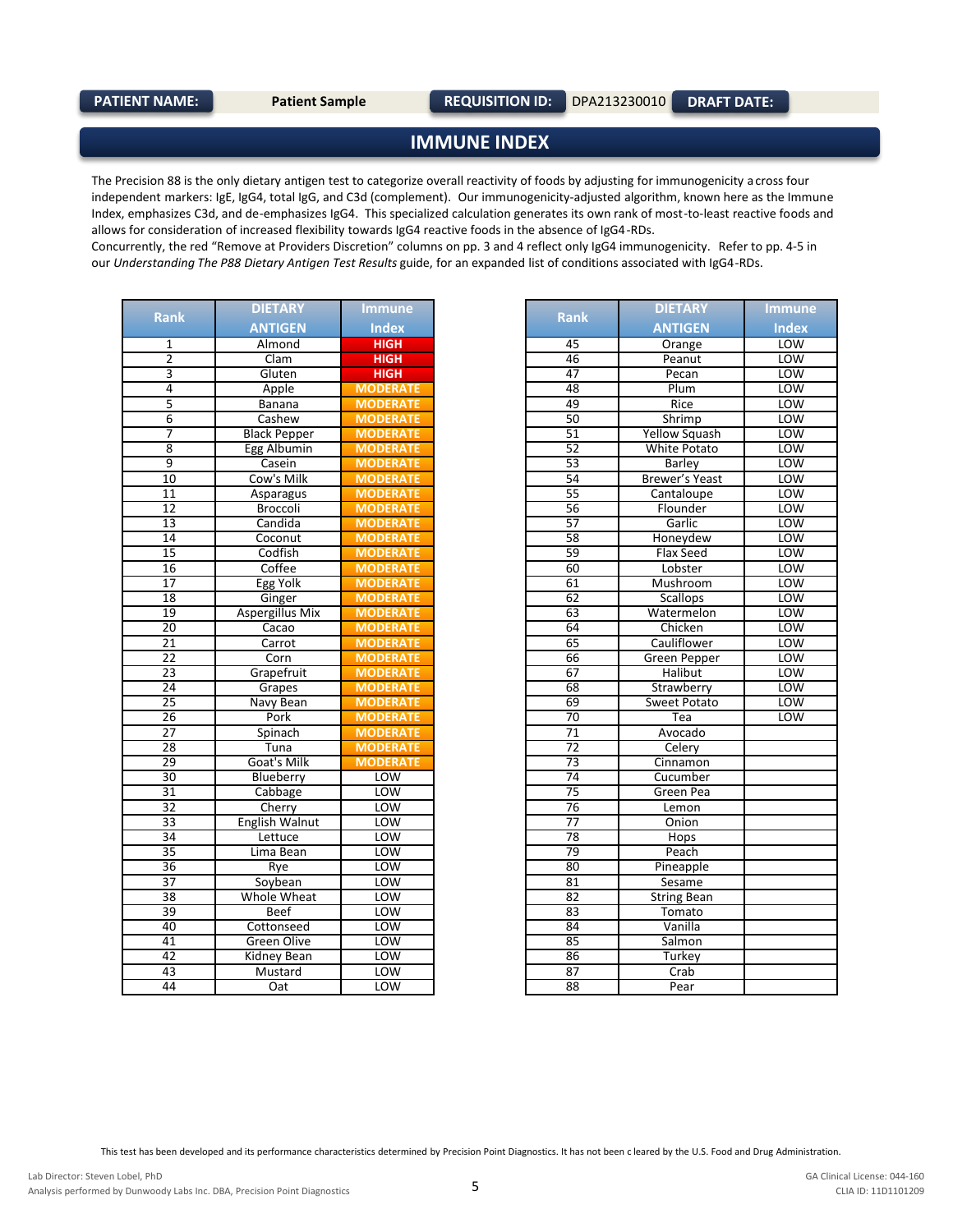#### **BIOGENIC COMPOUNDS**

This table recognizes the dynamics of symptom-eliciting compounds as potential, non-immune-response-driven, explanations for perturbances, irritations and allergy-mimicking reactions. Reactive foods that also populate for these compounds can identify additional patterns of food reactions that are not mediated by IgE or IgG. For example, several reactions in a category may signal an intolerance not previously considered, or may confirm observed symptomologies and metabolic disturbances, thus prompting a dietary source review for those and similar-acting compounds. This illustration reminds of the myriad of reasons why biological systems respond to food (and other environmental) triggers.

| <b>DIETARY</b><br><b>ANTIGEN</b> | <b>Oxalates</b> | <b>Amines</b>        |                | Glutamate Histamine | <b>Lectins</b> | <b>Nitrite</b> | <b>FOD-MAP</b> | Phenol         | <b>Salicylates</b> |
|----------------------------------|-----------------|----------------------|----------------|---------------------|----------------|----------------|----------------|----------------|--------------------|
| Almond                           |                 | $\mathbf{H}_{\perp}$ |                |                     |                |                |                |                | $\mathbf H$        |
| Apple                            |                 |                      |                |                     |                |                | $\overline{H}$ | H.             |                    |
| Asparagus                        |                 |                      |                |                     |                |                | $\overline{H}$ |                |                    |
| Avocado                          |                 |                      |                |                     |                |                |                |                |                    |
| <b>Banana</b>                    |                 |                      |                |                     |                |                | н              |                |                    |
| Barley                           |                 |                      |                |                     |                |                | M              |                |                    |
| Blueberry                        | H               |                      |                |                     |                |                |                |                |                    |
| Broccoli                         |                 |                      | $\overline{H}$ |                     |                |                |                |                |                    |
| Cabbage                          |                 |                      |                |                     |                | $\overline{H}$ |                |                |                    |
| Casein                           |                 |                      |                | H                   |                |                |                |                |                    |
| Cashew                           |                 |                      |                |                     |                |                | н              |                |                    |
| Cauliflower                      |                 |                      |                |                     |                |                | н              |                |                    |
| Celery                           |                 |                      |                |                     |                |                |                |                |                    |
| Coconut                          |                 |                      |                |                     |                | M              |                |                |                    |
| Coffee                           | $\overline{H}$  |                      |                |                     |                |                |                |                |                    |
| Corn                             |                 |                      | $\overline{M}$ |                     |                |                |                |                |                    |
| Grapefruit                       |                 |                      |                |                     |                |                | M              |                |                    |
| Kidney Bean                      | $\overline{M}$  |                      |                | $\overline{M}$      | $\overline{M}$ |                | M              |                |                    |
| Lettuce                          |                 |                      |                |                     |                | H              |                |                |                    |
| Mushroom                         |                 |                      |                |                     |                |                |                |                |                    |
| Navy Bean                        | $\overline{M}$  |                      |                | $\overline{M}$      | $\overline{M}$ |                | M              |                |                    |
| Onion                            |                 |                      |                |                     |                |                |                |                |                    |
| Orange                           | $\overline{M}$  |                      |                |                     |                |                |                |                |                    |
| Peach                            |                 |                      |                |                     |                |                |                |                |                    |
| Peanut                           |                 |                      |                |                     | $\overline{M}$ |                |                | $\overline{M}$ |                    |
| Pear                             |                 |                      |                |                     |                |                |                |                |                    |
| Pineapple                        |                 |                      |                |                     |                |                |                |                |                    |
| Plum                             |                 | $\overline{M}$       |                |                     |                |                | $\overline{M}$ |                | M                  |
| Shrimp                           |                 |                      |                | M                   |                |                |                |                |                    |
| Soybean                          | H               |                      |                | H                   |                |                | H              |                |                    |
| Spinach                          | $\overline{H}$  |                      |                |                     |                | H              |                |                |                    |
| Strawberry                       |                 |                      |                |                     |                |                |                |                | $\overline{M}$     |
| Tea                              | M               |                      |                |                     |                |                |                |                |                    |
| Tomato                           |                 | $\overline{M}$       | $\overline{M}$ | $\overline{M}$      | $\overline{M}$ |                |                | $\overline{M}$ | $\overline{M}$     |
| Turkey                           |                 |                      |                |                     |                |                |                | H              |                    |
| Watermelon                       |                 |                      |                |                     |                |                |                |                |                    |
| <b>White Potato</b>              |                 |                      |                |                     | Η              |                |                |                |                    |
| Whole Wheat                      | $\overline{H}$  |                      |                |                     |                |                | $\overline{H}$ |                |                    |

This test has been developed and its performance characteristics determined by Precision Point Diagnostics. It has not been deared by the U.S. Food and Drug Administration.<br>This test has been developed and its performance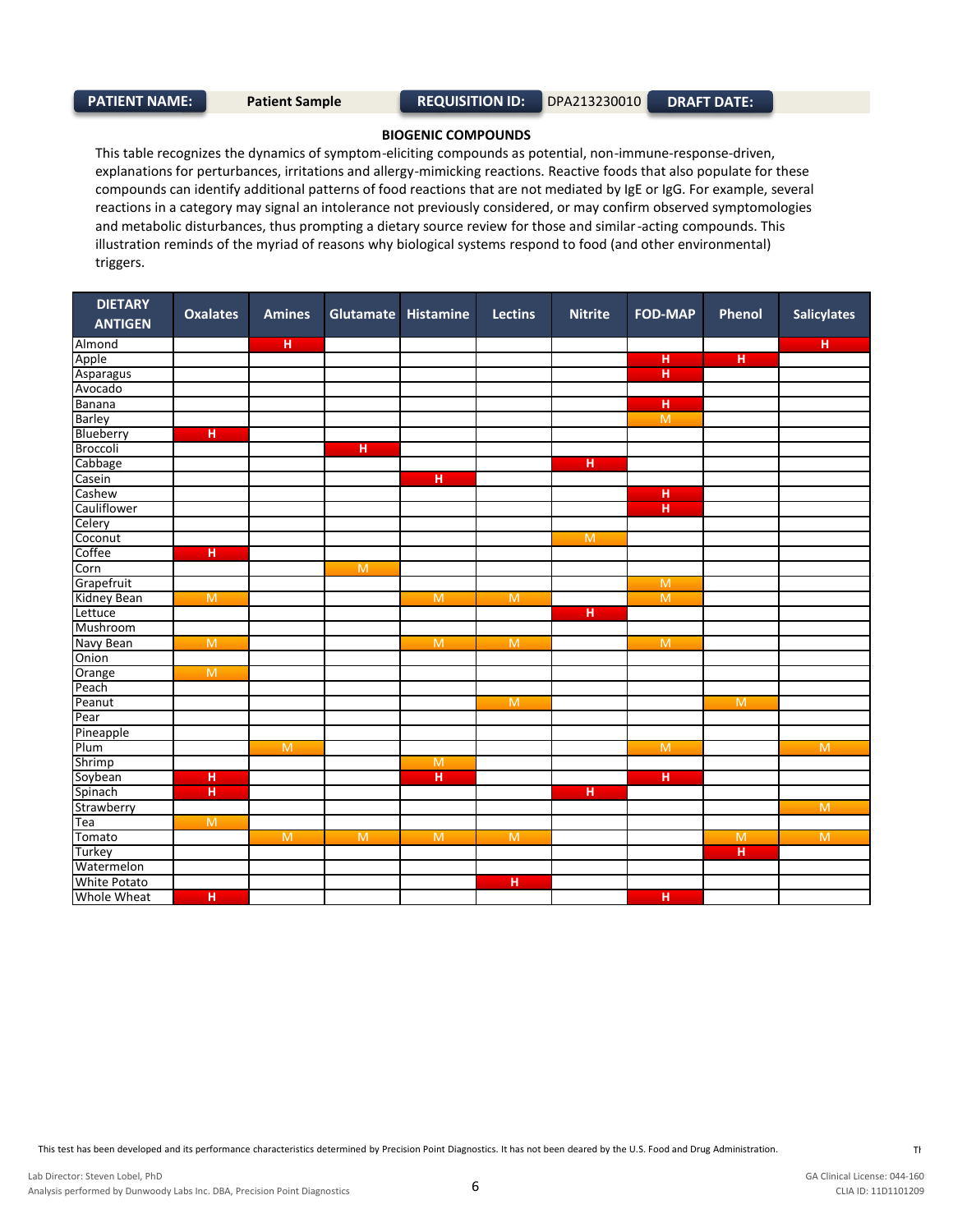

**www.precisionpointdiagnostics.com**

### **PATIENT INFO CLINIC INFO**

DOB: 1/1/1971 SAMPLE DATE: RECEIVE DATE: DRAFT DATE: PHONE: (678)736-6374 **NAME: Patient Sample Sample Sample Clinic** REQUISITION ID: DPA213230010

# PRECISION POINT P88-Dietary Antigen Test

ADDRESS: 121 Sample Lane Sample City, SS 10101

FAX: (770)674-1701

## **P88-Dietary Antigen Test**

## **Dietary Antigen Exposure by Food Group**



### **Dietary Antigen Exposure by Food Group**

In this test, a human serum sample is probed for the presence of IgE and IgG4 antibodies which have an exact affinity for specific dietary allergens. Dietary allergens are clustered by the food groups shown in the table and graph above. The quantitative summatio n of the IgE and IgG4 results within the offending food groups are expressed graphically. The exclusion of the offending food group(s) fr om the diet has been shown to reduce the severity of symptoms associated with food allergies.

### **Immune Tolerance To IgE**

In high levels, IgG4 antibodies alone can trigger an immune response within the body. However, data is available that provid es support for the notion that IgG4 can serve another specific function of controlling antigen recognition by IgE and consequently regulatin g anaphylactic reactions and IgE-mediated immunity. IgG4 can act as a blocking agent by preventing IgE from binding to targeted receptor sites and releasing histamine. We refer to this as the Immune Tolerance to IgE.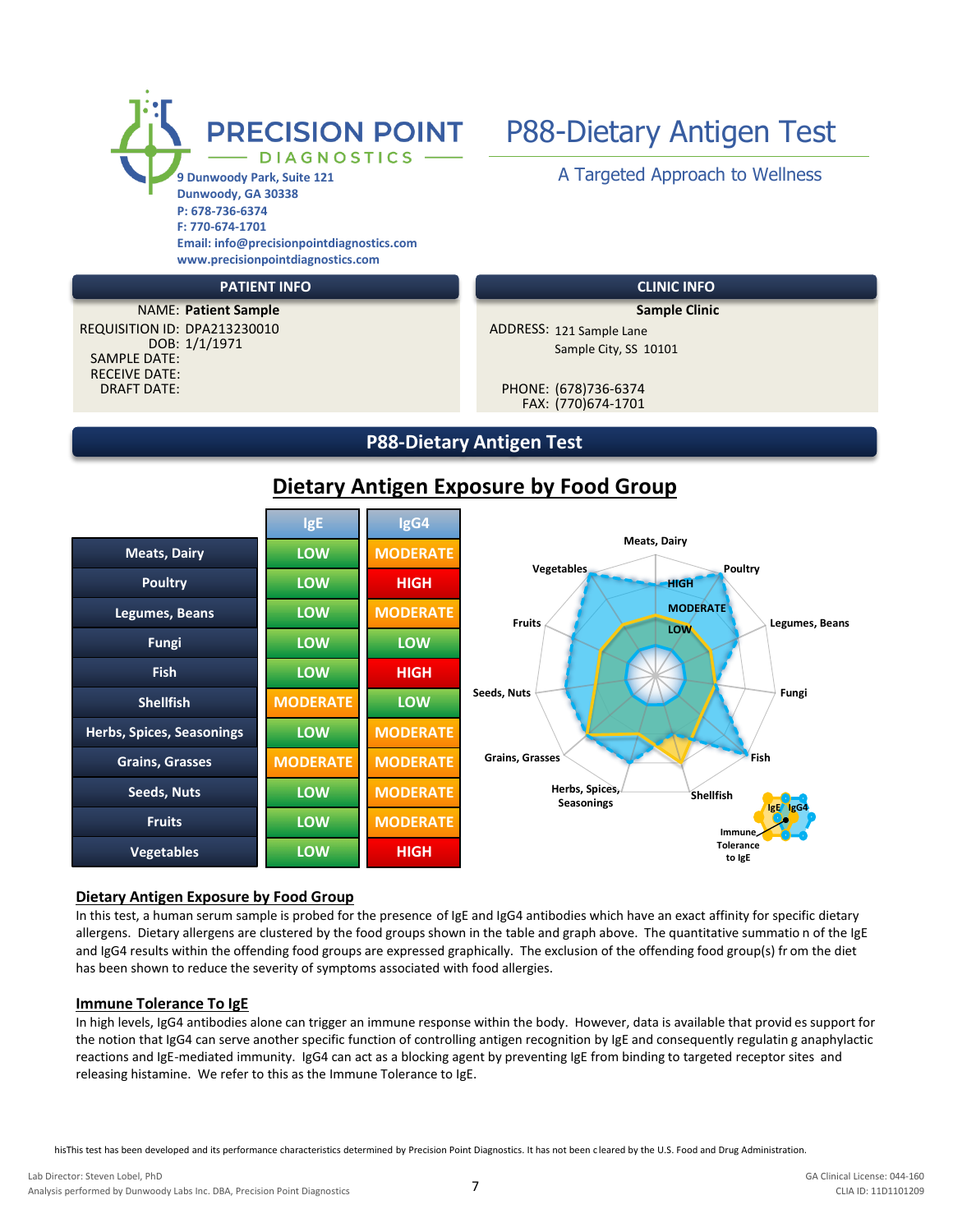## **P88-Dietary Antigen Test Understanding the Key**

It is important to understand how reactive your patient is to a given food. Based on peer-reviewed literature and the methodology used in our test, the lower 10% of reactivity is likely asymptomatic and represents the reference range of a normal/negative result in the general population. The HIGH range represents the top 5% of reactivity, and MODERATE the next 20%. Thus, the HIGH and MODERATE ranges combined represent the top 25% of reactivity. A LOW result represents the range of reactivity between 10% and 75% of the population.

Some foods have a greater prevalence of reactivity in the general population, most notably, dairy and casein, wheat and gluten, shellfish, tree nuts, and eggs. The increased prevalence of allergies and sensitivities to these foods is reflected in our test as an adjustment of the HIGH range to the top 10% of the sample population, the MODERATE range the next 40%, and a LOW result represents the range between 10% and 50% of the population.

#### **IgE**

The IgE antibody response is the most commonly known food allergy response. This response usually occurs immediately and can create severe symptoms such as swelling, hives, itching, and - in some cases - anaphylaxis. Even though IgE reactions are immediate, the allergic potential of food-based allergens can remain in your system 1-2 days after ingestion, extending the presence of symptoms during this duration. IgE reactions can be permanent or they may improve with the elimination diet and gut treatment. IgE reactions stimulate the release of histamine in the body.

#### **IgG4**

IgG4, which is a subclass of IgG, is a distinct antibody in the immune system. IgG4 total antibody is important in relation to IgE because this antibody acts as a blocking agent for an IgE reaction. When the IgG4 reaction is greater than the IgE reaction for a particular antigen, IgG4 blocks the IgE antibodies from binding to the receptor sites and releasing histamine, thereby reducing severity of the symptoms associated with the IgE reaction. This is referred to as the blocking potential. IgG4 carries its own clinical relevance in high levels and may mediate several conditions and diseases.

| <b>ANTIGEN</b>         | <b>RESULT</b> | IgE             | <b>REF. RANGE</b>           | <b>IMMUNE</b>           | <b>ANTIGEN</b>        | <b>RESULT</b> | IgG4            | <b>REF. RANGE</b>           |
|------------------------|---------------|-----------------|-----------------------------|-------------------------|-----------------------|---------------|-----------------|-----------------------------|
|                        |               | $(\mu g/mL)$    |                             | <b>TOLERANCE TO IgE</b> |                       |               | $(\mu$ g/mL)    |                             |
| <b>MEATS, DAIRY</b>    |               |                 |                             |                         | <b>MEATS, DAIRY</b>   |               |                 |                             |
| <b>Beef</b>            | 1.50          | LOW             | $< 0.13$ µg/ml              | <b>YES</b>              | <b>Beef</b>           | 38.43         | <b>HIGH</b>     | <0.08 µg/ml                 |
| Casein                 | 0.55          | <b>MODERATE</b> | $<$ 0.05 µg/ml              | <b>YES</b>              | Casein                | 9.45          | <b>MODERATE</b> | $< 0.12$ µg/ml              |
| Cow's Milk             | 2.18          | <b>MODERATE</b> | $< 0.08$ µg/ml              | <b>YES</b>              | Cow's Milk            | 12.63         | <b>MODERATI</b> | $< 0.21$ µg/ml              |
| <b>Goat's Milk</b>     | 2.12          | LOW             | $< 0.11$ µg/ml              | <b>YES</b>              | <b>Goat's Milk</b>    | 6.95          | <b>MODERATE</b> | $\sqrt{0.22 \mu g/m}$       |
| Pork                   | 0.00          |                 | $<$ 0.04 $\mu$ g/ml         |                         | Pork                  | 36.34         | <b>HIGH</b>     | <0.04 µg/ml                 |
| <b>POULTRY</b>         |               |                 |                             |                         | <b>POULTRY</b>        |               |                 |                             |
| Chicken                | 0.00          |                 | $< 0.03$ µg/ml              |                         | Chicken               | 35.31         | <b>HIGH</b>     | <0.03 µg/ml                 |
| Egg Albumin            | 24.05         | <b>MODERATE</b> | $<$ 11.32 $\mu$ g/ml        | <b>YES</b>              | Egg Albumin           | 42.23         | <b>HIGH</b>     | $< 6.04 \mu g/ml$           |
| Egg Yolk               | 0.09          | LOW             | $< 0.08$ µg/ml              | <b>YES</b>              | Egg Yolk              | 35.33         | <b>HIGH</b>     | <0.22 µg/ml                 |
| Turkey                 | 0.00          |                 | $\overline{0.03 \ \mu g/m}$ |                         | Turkey                | 31.10         | <b>HIGH</b>     | $\overline{0.04 \ \mu g/m}$ |
| <b>LEGUMES, BEANS</b>  |               |                 |                             |                         | <b>LEGUMES, BEANS</b> |               |                 |                             |
| Green Pea              | 0.07          |                 | $< 0.08$ µg/ml              | <b>YES</b>              | Green Pea             | 0.82          | <b>MODERATE</b> | <0.04 µg/ml                 |
| Kidney Bean            | 0.20          |                 | $\sqrt{1.23}$ µg/ml         | <b>YES</b>              | Kidney Bean           | 2.99          | LOW             | $<$ 0.16 µg/ml              |
| Lima Bean              | 0.38          | LOW             | $<$ 0.17 $\mu$ g/ml         | <b>YES</b>              | Lima Bean             | 1.68          | <b>MODERATE</b> | $<$ 0.1 $\mu$ g/ml          |
| Navy Bean              | 2.89          | <b>MODERATE</b> | <0.77 µg/ml                 | <b>YES</b>              | Navy Bean             | 12.58         | <b>MODERATE</b> | $< 0.12$ µg/ml              |
| Peanut                 | 0.11          | LOW             | $< 0.03$ µg/ml              | <b>YES</b>              | Peanut                | 2.36          | <b>MODERATE</b> | $\sqrt{6.13 \text{ µg}}$ ml |
| Soybean                | 0.10          | LOW             | $<$ 0.07 $\mu$ g/ml         | <b>YES</b>              | Soybean               | 2.04          | <b>MODERATE</b> | $< 0.04$ µg/ml              |
| <b>String Bean</b>     | 0.00          |                 | $< 0.03$ µg/ml              |                         | <b>String Bean</b>    | 6.98          | <b>MODERATE</b> | $< 0.1$ µg/ml               |
| <b>FUNGI</b>           |               |                 |                             |                         | <b>FUNGI</b>          |               |                 |                             |
| <b>Aspergillus Mix</b> | 0.06          |                 | $< 0.08$ µg/ml              |                         | Aspergillus Mix       | 0.00          |                 | <0.02 µg/ml                 |
| Brewer's Yeast         | 0.00          |                 | $< 0.04$ µg/ml              |                         | <b>Brewer's Yeast</b> | 0.00          |                 | $< 0.02$ µg/ml              |
| Candida                | 1.60          | <b>MODERATE</b> | $\overline{0.13}$ µg/ml     |                         | Candida               | 0.00          |                 | $\overline{0.05 \ \mu g/m}$ |
| Mushroom               | 0.32          | LOW             | $<$ 0.05 µg/ml              |                         | Mushroom              | 0.00          |                 | <0.02 µg/ml                 |
| <b>FISH</b>            |               |                 |                             |                         | <b>FISH</b>           |               |                 |                             |
| Codfish                | 0.09          | LOW             | $< 0.04 \mu g/ml$           | <b>YES</b>              | Codfish               | 32.75         | <b>HIGH</b>     | $\sqrt{0.02}$ µg/ml         |
| Flounder               | 0.00          |                 | $< 0.03$ µg/ml              |                         | Flounder              | 35.74         | <b>HIGH</b>     | <0.05 µg/ml                 |
| Halibut                | 0.00          |                 | $< 0.03$ µg/ml              |                         | Halibut               | 38.13         | <b>HIGH</b>     | <0.02 µg/ml                 |
| Salmon                 | 0.00          |                 | $\sqrt{0.02 \mu g/m}$       |                         | Salmon                | 18.71         | <b>HIGH</b>     | $\sqrt{6.09 \text{ µg}}$ ml |
| Tuna                   | 2.07          | <b>HIGH</b>     | $< 0.03$ µg/ml              | <b>YES</b>              | Tuna                  | 39.33         | <b>HIGH</b>     | $< 0.02$ µg/ml              |

## **Patient Results**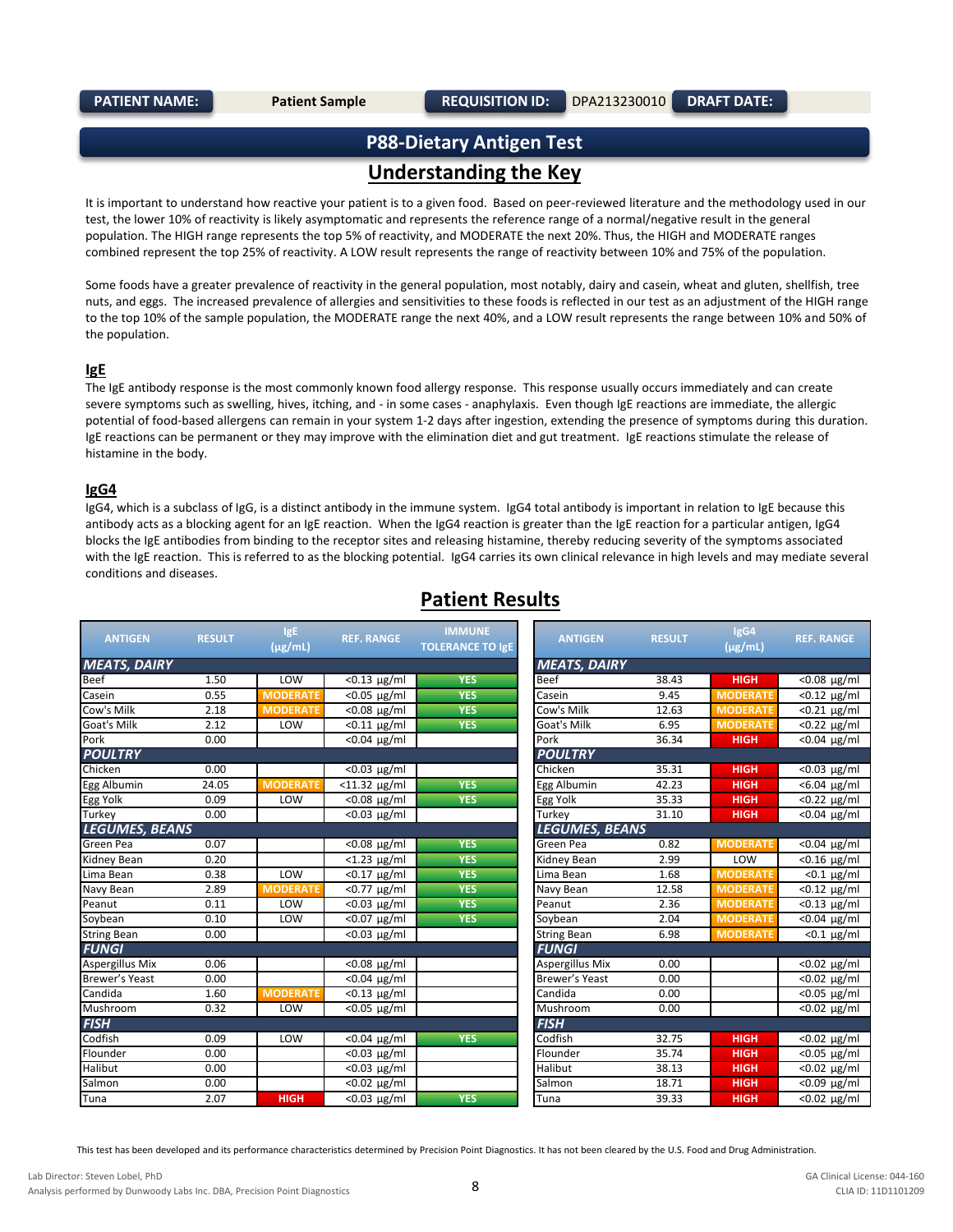**DRAFT DATE:**

## **P88-Dietary Antigen Test**

## **Patient Results**

| <b>ANTIGEN</b>                   | <b>RESULT</b> | IgE<br>(µg/mL)  | <b>REF. RANGE</b>           | <b>IMMUNE</b><br><b>TOLERANCE TO IgE</b> | <b>ANTIGEN</b>                   | <b>RESULT</b> | IgG4<br>$(\mu$ g/mL) | <b>REF. RANGE</b>   |
|----------------------------------|---------------|-----------------|-----------------------------|------------------------------------------|----------------------------------|---------------|----------------------|---------------------|
| <b>SHELLFISH</b>                 |               |                 |                             |                                          | <b>SHELLFISH</b>                 |               |                      |                     |
| Clam                             | 19.52         | <b>HIGH</b>     | $< 7.03 \mu g/ml$           |                                          | Clam                             | 4.10          | <b>MODERATE</b>      | $<$ 1.73 µg/ml      |
| Crab                             | 0.00          |                 | $< 0.03$ µg/ml              |                                          | Crab                             | 0.68          | <b>MODERATI</b>      | <0.03 µg/ml         |
| Lobster                          | 1.14          | <b>HIGH</b>     | $\overline{0.03 \ \mu g/m}$ |                                          | Lobster                          | 0.00          |                      | <0.02 µg/ml         |
| <b>Scallops</b>                  | 2.76          | <b>HIGH</b>     | $< 0.02$ µg/ml              |                                          | Scallops                         | 0.00          |                      | <0.02 µg/ml         |
| Shrimp                           | 0.12          | LOW             | $\overline{0.03 \ \mu g/m}$ |                                          | Shrimp                           | 0.00          |                      | <0.02 µg/ml         |
| <b>HERBS, SPICES, SEASONINGS</b> |               |                 |                             |                                          | <b>HERBS, SPICES, SEASONINGS</b> |               |                      |                     |
| <b>Black Pepper</b>              | 0.27          | LOW             | $\overline{0.05}$ µg/ml     | <b>YES</b>                               | <b>Black Pepper</b>              | 1.36          | <b>HIGH</b>          | <0.02 µg/ml         |
| Cinnamon                         | 0.00          |                 | <0.02 µg/ml                 |                                          | Cinnamon                         | 0.00          |                      | <0.02 μg/ml         |
| Garlic                           | 0.00          |                 | $\overline{0.02}$ µg/ml     |                                          | Garlic                           | 9.89          | <b>MODERATE</b>      | $\sqrt{0.06}$ µg/ml |
| Ginger                           | 0.04          | LOW             | $\overline{0.04}$ µg/ml     | <b>YES</b>                               | Ginger                           | 8.99          | <b>MODERATE</b>      | <0.05 µg/ml         |
| Hops                             | 0.03          |                 | $< 0.03 \mu g/ml$           |                                          | Hops                             | 0.00          |                      | $< 0.02 \mu g/ml$   |
| Mustard                          | 0.79          | <b>MODERATI</b> | $< 0.04$ µg/ml              | <b>YES</b>                               | Mustard                          | 2.61          | <b>MODERAT</b>       | $< 0.25$ µg/ml      |
| Vanilla                          | 0.00          |                 | $\overline{0.03}$ µg/ml     |                                          | Vanilla                          | 0.00          |                      | <0.03 µg/ml         |
| <b>GRAINS, GRASSES</b>           |               |                 |                             |                                          | <b>GRAINS, GRASSES</b>           |               |                      |                     |
| Barley                           | 0.52          | LOW             | $\sqrt{80.3}$ µg/ml         | <b>YES</b>                               | Barley                           | 2.36          | <b>MODERATE</b>      | <0.06 μg/ml         |
| Corn                             | 0.55          | <b>MODERATE</b> | $< 0.04$ µg/ml              |                                          | Corn                             | 0.35          | LOW                  | $< 0.02 \mu g/ml$   |
| Gluten                           | 18.38         | <b>HIGH</b>     | $<$ 2.41 $\mu$ g/ml         |                                          | Gluten                           | 11.84         | <b>MODERAT</b>       | <7.08 µg/ml         |
| Oat                              | 0.26          | LOW             | $< 0.03$ µg/ml              |                                          | Oat                              | 0.00          |                      | <0.02 µg/ml         |
| Rice                             | 0.00          |                 | $\overline{0.05 \ \mu g/m}$ |                                          | Rice                             | 0.41          | <b>MODERATE</b>      | <0.02 µg/ml         |
| Rye                              | 0.48          | <b>MODERATI</b> | $< 0.03$ µg/ml              |                                          | Rye                              | 0.00          |                      | <0.02 µg/ml         |
| Whole Wheat                      | 0.00          |                 | $< 0.03$ µg/ml              |                                          | Whole Wheat                      | 1.60          | <b>HIGH</b>          |                     |
|                                  |               |                 |                             |                                          |                                  |               |                      | <0.02 µg/ml         |
| <b>SEEDS, NUTS</b>               |               |                 |                             |                                          | <b>SEEDS, NUTS</b>               |               |                      |                     |
| Almond                           | 1.13          | <b>MODERATE</b> | $<$ 0.19 µg/ml              | <b>YES</b>                               | Almond                           | 4.45          | <b>MODERATE</b>      | $<$ 0.1 $\mu$ g/ml  |
| Cacao                            | 0.42          | LOW             | $\overline{0.05 \ \mu g/m}$ |                                          | Cacao                            | 0.00          |                      | <0.02 µg/ml         |
| Cashew                           | 0.57          | <b>MODERATI</b> | $<$ 0.05 µg/ml              |                                          | Cashew                           | 0.49          | LOW                  | $< 0.04$ µg/ml      |
| Coffee                           | 0.10          | LOW             | $< 0.04$ µg/ml              | <b>YES</b>                               | Coffee                           | 1.77          | <b>HIGH</b>          | $< 0.02 \mu g/ml$   |
| Cottonseed                       | 0.00          |                 | $< 0.04$ µg/ml              |                                          | Cottonseed                       | 3.21          | <b>HIGH</b>          | <0.02 µg/ml         |
| English Walnut                   | 0.00          |                 | <0.03 µg/ml                 |                                          | <b>English Walnut</b>            | 6.25          | <b>HIGH</b>          | $< 0.04$ µg/ml      |
| Flax Seed                        | 0.00          |                 | $\overline{0.04}$ µg/ml     |                                          | Flax Seed                        | 7.17          | <b>MODERATE</b>      | $< 0.04$ µg/ml      |
| Pecan                            | 0.00          |                 | $< 0.03$ µg/ml              |                                          | Pecan                            | 5.87          | <b>HIGH</b>          | <0.02 µg/ml         |
| Sesame                           | 0.00          |                 | $<$ 0.02 µg/ml              |                                          | Sesame                           | 0.00          |                      | <0.02 µg/ml         |
| <b>FRUITS</b>                    |               |                 |                             |                                          | <b>FRUITS</b>                    |               |                      |                     |
| Apple                            | 0.59          | <b>MODERATE</b> | $<$ 0.06 $\mu$ g/ml         | <b>YES</b>                               | Apple                            | 1.11          | <b>HIGH</b>          | <0.03 µg/ml         |
| Avocado                          | 0.00          |                 | $\overline{0.08 \ \mu g/m}$ |                                          | Avocado                          | 0.00          |                      | <0.02 µg/ml         |
| Banana                           | 0.43          | LOW             | $<$ 0.05 µg/ml              | <b>YES</b>                               | Banana                           | 27.51         | <b>HIGH</b>          | <0.06 µg/ml         |
| Blueberry                        | 0.00          |                 | $< 0.03$ µg/ml              |                                          | Blueberry                        | 2.83          | <b>HIGH</b>          | $< 0.02 \mu g/ml$   |
| Cantaloupe                       | 0.00          |                 | $< 0.04$ µg/ml              | <b>YES</b>                               | Cantaloupe                       | 0.05          | LOW                  | <0.03 μg/ml         |
| Cherry                           | 0.03          |                 | $< 0.03$ µg/ml              | <b>YES</b>                               | Cherry                           | 8.75          | <b>HIGH</b>          | <0.02 µg/ml         |
| Coconut                          | 0.82          | <b>MODERATI</b> | $< 0.04$ µg/ml              |                                          | Coconut                          | 0.00          |                      | <0.03 µg/ml         |
| Cucumber                         | 0.00          |                 | <0.02 µg/ml                 |                                          | Cucumber                         | 0.00          |                      | $<$ 0.01 $\mu$ g/ml |
| Grapefruit                       | 0.07          | LOW             | $< 0.02$ µg/ml              | <b>YES</b>                               | Grapefruit                       | 0.57          | <b>MODERATE</b>      | $< 0.02 \mu g/ml$   |
| Grapes                           | 0.07          | LOW             | $< 0.03$ µg/ml              | <b>YES</b>                               | Grapes                           | 3.86          | <b>HIGH</b>          | $<$ 0.01 $\mu$ g/ml |
| Green Olive                      | 0.05          | LOW             | $< 0.04$ µg/ml              | <b>YES</b>                               | Green Olive                      | 5.11          | <b>HIGH</b>          | <0.02 µg/ml         |
| Green Pepper                     | 0.00          |                 | $< 0.03 \mu g/ml$           |                                          | Green Pepper                     | 1.74          | HIGH                 | <0.03 µg/ml         |
| Honeydew                         | 0.00          |                 | $<$ 0.02 µg/ml              |                                          | Honeydew                         | 0.00          |                      | $< 0.02$ µg/ml      |
| Lemon                            | 0.00          |                 | $< 0.02 \mu g/ml$           |                                          | Lemon                            | 0.00          |                      | $<$ 0.01 $\mu$ g/ml |
| Orange                           | 0.22          | LOW             | $< 0.02$ µg/ml              | <b>YES</b>                               | Orange                           | 1.49          | <b>MODERATI</b>      | <0.02 µg/ml         |
| Peach                            | 0.00          |                 | $< 0.03$ µg/ml              |                                          | Peach                            | 0.00          |                      | $<$ 0.01 $\mu$ g/ml |
| Pear                             | 0.00          |                 | $< 0.02$ µg/ml              |                                          | Pear                             | 0.00          |                      | <0.02 µg/ml         |
| Pineapple                        | 0.00          |                 | $< 0.03$ µg/ml              |                                          | Pineapple                        | 0.00          |                      | <0.04 µg/ml         |
| Plum                             | 0.36          | <b>MODERATE</b> | $< 0.02$ µg/ml              |                                          | Plum                             | 0.00          |                      | $<$ 0.01 $\mu$ g/ml |
| Strawberry                       | 0.00          |                 | $< 0.02$ µg/ml              |                                          | Strawberry                       | 0.00          |                      | $< 0.02 \mu g/ml$   |
| Tomato                           | 0.00          |                 | $< 0.02$ µg/ml              |                                          | Tomato                           | 0.27          | <b>MODERATE</b>      | $<$ 0.01 $\mu$ g/ml |
| Watermelon                       | 0.00          |                 | $< 0.02$ µg/ml              |                                          | Watermelon                       | 0.00          |                      | $< 0.02 \mu g/ml$   |
| <b>Yellow Squash</b>             | 0.00          |                 | $< 0.04$ µg/ml              |                                          | Yellow Squash                    | 9.67          | <b>HIGH</b>          | $< 0.04$ µg/ml      |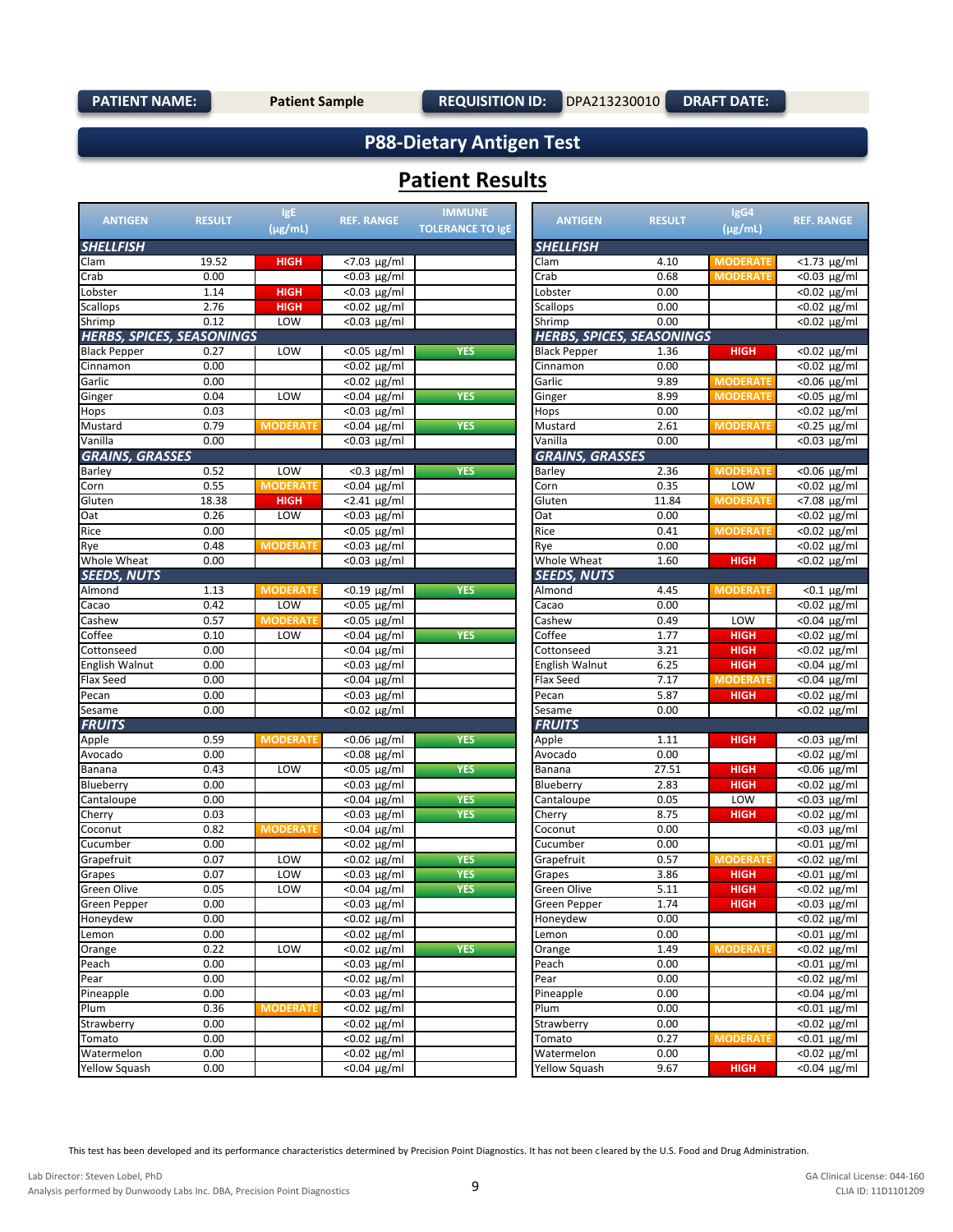### **PATIENT NAME:** Patient Sample

**DRAFT DATE:**

## **P88-Dietary Antigen Test**

## **Patient Results**

| <b>ANTIGEN</b>      | <b>RESULT</b> | IgE<br>$(\mu$ g/mL) | <b>REF. RANGE</b> | <b>IMMUNE</b><br><b>TOLERANCE TO IgE</b> | <b>ANTIGEN</b>      | <b>RESULT</b> | lgG4<br>$(\mu$ g/mL) | <b>REF. RANGE</b> |
|---------------------|---------------|---------------------|-------------------|------------------------------------------|---------------------|---------------|----------------------|-------------------|
| <b>VEGETABLES</b>   |               |                     |                   |                                          | <b>VEGETABLES</b>   |               |                      |                   |
| Asparagus           | 0.31          | LOW                 | $< 0.07 \mu g/ml$ | <b>YES</b>                               | Asparagus           | 4.54          | <b>HIGH</b>          | $< 0.03 \mu g/ml$ |
| Broccoli            | 0.11          | LOW                 | $< 0.07 \mu g/ml$ | <b>YES</b>                               | Broccoli            | 2.63          | <b>HIGH</b>          | $< 0.03 \mu g/ml$ |
| Cabbage             | 0.00          |                     | $< 0.03 \mu g/ml$ |                                          | Cabbage             | 1.66          | <b>HIGH</b>          | $< 0.02 \mu g/ml$ |
| Carrot              | 0.23          | LOW                 | $< 0.04 \mu g/ml$ | <b>YES</b>                               | Carrot              | 1.03          | <b>HIGH</b>          | $< 0.02 \mu g/ml$ |
| Cauliflower         | 0.00          |                     | $< 0.02 \mu g/ml$ |                                          | Cauliflower         | 9.42          | <b>HIGH</b>          | $< 0.04 \mu g/ml$ |
| Celery              | 0.00          |                     | $< 0.03 \mu g/ml$ |                                          | Celery              | 0.11          | LOW                  | $< 0.03$ µg/ml    |
| Lettuce             | 0.39          | <b>MODERATE</b>     | $< 0.03 \mu g/ml$ | <b>YES</b>                               | Lettuce             | 1.63          | <b>HIGH</b>          | $< 0.01 \mu g/ml$ |
| Onion               | 0.13          | LOW                 | $< 0.02 \mu g/ml$ |                                          | Onion               | 0.00          |                      | $< 0.02 \mu g/ml$ |
| Spinach             | 0.22          | LOW                 | $< 0.06 \mu g/ml$ | <b>YES</b>                               | Spinach             | 2.85          | <b>HIGH</b>          | $< 0.04 \mu g/ml$ |
| Sweet Potato        | 0.00          |                     | $< 0.02 \mu g/ml$ |                                          | <b>Sweet Potato</b> | 3.23          | <b>HIGH</b>          | $< 0.02 \mu g/ml$ |
| Tea                 | 0.00          |                     | $< 0.02 \mu g/ml$ |                                          | Tea                 | 0.00          |                      | $< 0.01 \mu g/ml$ |
| <b>White Potato</b> | 0.00          |                     | $< 0.03 \mu g/ml$ |                                          | <b>White Potato</b> | 6.25          | <b>HIGH</b>          | $< 0.02 \mu g/ml$ |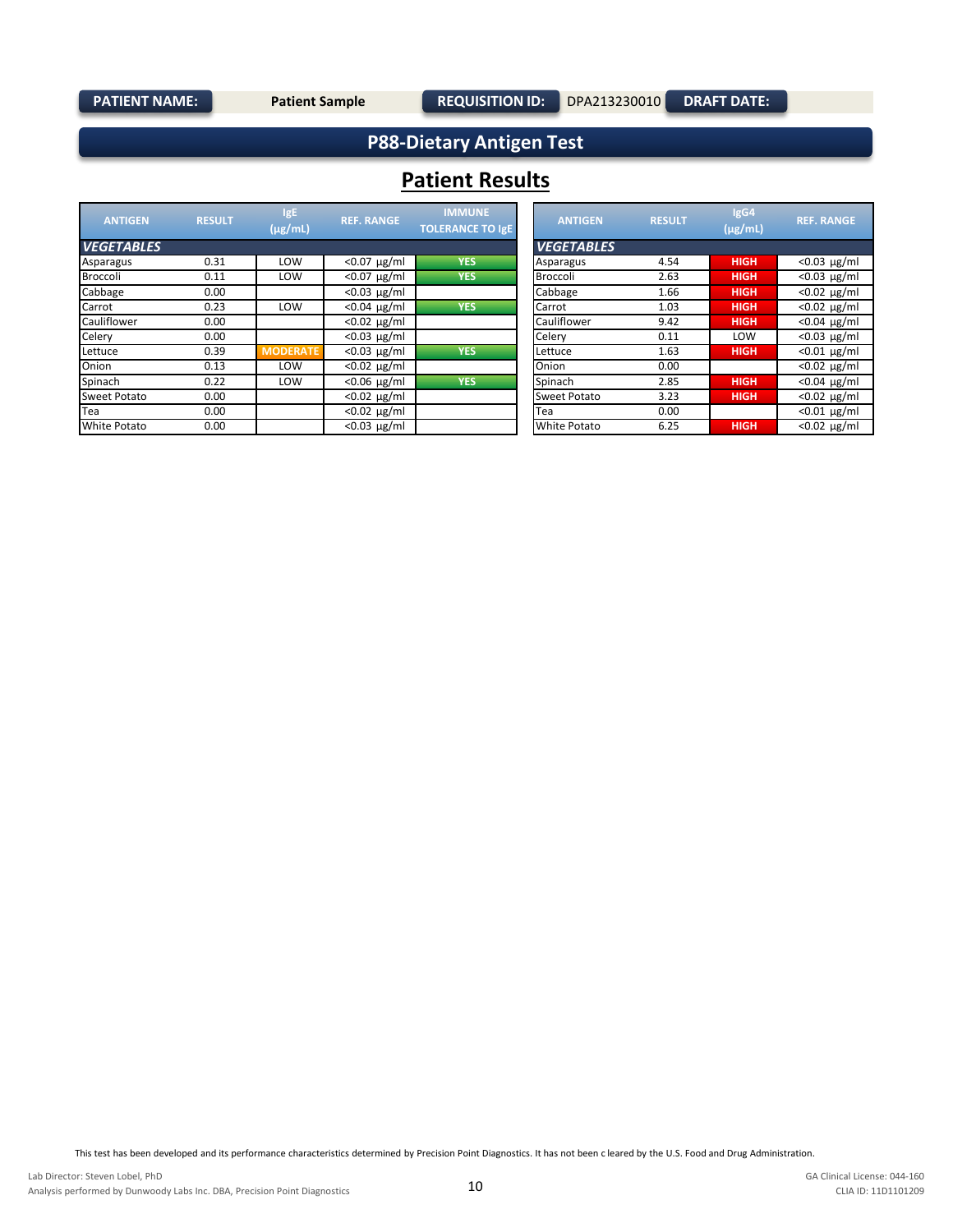

### **PATIENT INFO CLINIC INFO**

DRAFT DATE: RECEIVE DATE: DOB: 1/1/1971 SAMPLE DATE: **Patient Sample**  NAME: **Sample Clinic** REQUISITION ID: DPA213230010

ADDRESS: 121 Sample Lane Sample City, SS 10101

FAX: (770)674-1701 PHONE: (678)736-6374

### **P88-Dietary Antigen Test**



## **Dietary Antigen Exposure by Food Group**



#### **Dietary Antigen Exposure by Food Group**

In this test, a human serum sample is probed for the presence of IgG antibodies which have an exact affinity for specific dietary allergens. Dietary allergens are clustered by the food groups shown in the table and graph above. The quantitative summati on of the IgG results within the offending food groups are expressed graphically. The exclusion of the offending food group(s) from th e diet has been shown to reduce the severity of symptoms associated with food allergies.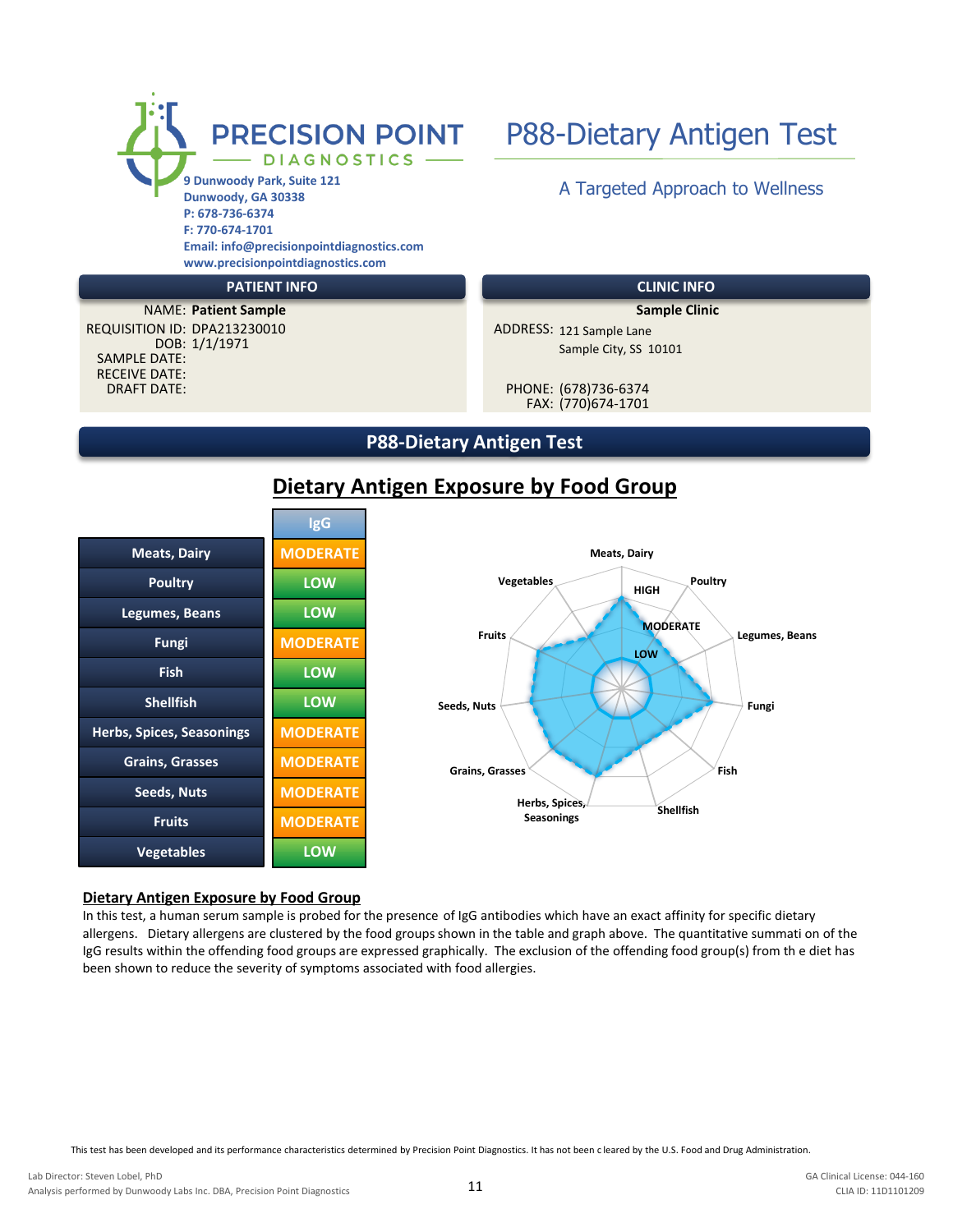## **P88-Dietary Antigen Test**

## **Understanding the Key**

It is important to understand how reactive your patient is to a given food. Based on peer-reviewed literature and the methodology used in our test, the lower 10% of reactivity is likely asymptomatic and represents the reference range of a normal/negative result in the general population. The HIGH range represents the top 5% of reactivity, and MODERATE the next 20%. Thus, the HIGH and MODERATE ranges combined represent the top 25% of reactivity. A LOW result represents the range of reactivity between 10% and 75% of the population.

Some foods have a greater prevalence of reactivity in the general population, most notably, dairy and casein, wheat and glute n, shellfish, tree nuts, and eggs. The increased prevalence of allergies and sensitivities to these foods is reflected in our t est as an adjustment of the HIGH range to the top 10% of the sample population, the MODERATE range the next 40%, and a LOW result represents the range between 10% and 50% of the population.

### **IgG**

The IgG antibody response creates sensitivity to a particular food. Symptoms may be less severe than with IgE allergic reaction and can manifest anywhere from 3-72 hours after exposure. IgG reactions create inflammation that makes many pathologies worse. The delayed response makes sensitivities difficult to identify without a diagnostic test. Sensitivities can improve with treatment and improved gut health.

### **C3d**

C3d is a complement antigen and an activator of our complement cascade system. Reaction to the specified food will worsen if C3d activation is present along with an IgG antibody response. The C3 protein attaches to the antigen and amplifies the IgG response, increasing the inflammatory potential of IgG titer. Complement is not dependent on exposure or antibody presence, and represents innate immune function.

|                       |               | <b>IgG</b>      |                             |                       |               | C3d             |                              |
|-----------------------|---------------|-----------------|-----------------------------|-----------------------|---------------|-----------------|------------------------------|
| <b>ANTIGEN</b>        | <b>RESULT</b> | $(\mu$ g/mL)    | <b>REF. RANGE</b>           | <b>ANTIGEN</b>        | <b>RESULT</b> | $(\mu$ g/mL)    | <b>REF. RANGE</b>            |
| <b>MEATS, DAIRY</b>   |               |                 |                             | <b>MEATS, DAIRY</b>   |               |                 |                              |
| Beef                  | 1.25          |                 | $<$ 2.32 $\mu$ g/ml         | Beef                  | 2.49          | LOW             | $<$ 0.27 $\mu$ g/ml          |
| Casein                | 124.82        | <b>HIGH</b>     | $< 2.62$ µg/ml              | Casein                | 0.30          | LOW             | $<$ 0.15 µg/ml               |
| Cow's Milk            | 155.37        | <b>MODERATE</b> | <30.52 µg/ml                | Cow's Milk            | 2.71          | <b>MODERATE</b> | $<$ 0.28 $\mu$ g/ml          |
| <b>Goat's Milk</b>    | 67.35         | <b>MODERATE</b> | <22.06 µg/ml                | Goat's Milk           | 3.16          | LOW             | $<$ 0.25 µg/ml               |
| Pork                  | 17.60         | <b>HIGH</b>     | $<$ 0.45 µg/ml              | Pork                  | 1.42          | LOW             | $<$ 0.26 $\mu$ g/ml          |
| <b>POULTRY</b>        |               |                 |                             | <b>POULTRY</b>        |               |                 |                              |
| Chicken               | 0.00          |                 | $\overline{0.39 \ \mu g/m}$ | Chicken               | 0.08          | LOW             | $<$ 0.05 µg/ml               |
| Egg Albumin           | 68.83         | <b>MODERATE</b> | $<$ 17.86 $\mu$ g/ml        | Egg Albumin           | 3.61          | LOW             | $<$ 1.76 µg/ml               |
| Egg Yolk              | 11.93         | LOW             | $< 1.59 \mu g/ml$           | Egg Yolk              | 3.16          | <b>MODERATE</b> | $<$ 0.6 µg/ml                |
| Turkey                | 0.00          |                 | $<$ 0.27 $\mu$ g/ml         | Turkey                | 0.00          |                 | $< 0.04 \mu g/ml$            |
| <b>LEGUMES, BEANS</b> |               |                 |                             | <b>LEGUMES, BEANS</b> |               |                 |                              |
| Green Pea             | 5.22          | LOW             | $< 0.63$ µg/ml              | Green Pea             | 0.00          |                 | $<$ 0.06 $\mu$ g/ml          |
| Kidney Bean           | 13.17         | <b>MODERATE</b> | $<$ 0.5 $\mu$ g/ml          | Kidney Bean           | 0.75          | LOW             | $\sqrt{60.41}$ µg/ml         |
| Lima Bean             | 0.80          | LOW             | $< 0.62$ µg/ml              | Lima Bean             | 1.20          | LOW             | $<$ 0.4 $\mu$ g/ml           |
| Navy Bean             | 13.97         | LOW             | $<$ 1.3 $\mu$ g/ml          | Navy Bean             | 0.97          | LOW             | $<$ 0.19 $\mu$ g/ml          |
| Peanut                | 7.50          | <b>MODERATE</b> | $< 0.79$ $\mu$ g/ml         | Peanut                | 0.00          |                 | $<$ 0.05 $\mu$ g/ml          |
| Soybean               | 0.80          |                 | $\sqrt{6.82}$ µg/ml         | Soybean               | 13.26         | <b>HIGH</b>     | $< 0.09 \mu g/ml$            |
| <b>String Bean</b>    | 2.73          | LOW             | <0.75 µg/ml                 | <b>String Bean</b>    | 0.00          |                 | $<$ 0.06 $\mu$ g/ml          |
| <b>FUNGI</b>          |               |                 |                             | <b>FUNGI</b>          |               |                 |                              |
| Aspergillus Mix       | 130.38        | <b>HIGH</b>     | $<$ 12.19 $\mu$ g/ml        | Aspergillus Mix       | 1.59          | <b>MODERATE</b> | $<$ 0.13 $\mu$ g/ml          |
| Brewer's Yeast        | 108.23        | <b>HIGH</b>     | $<$ 1.81 $\mu$ g/ml         | Brewer's Yeast        | 0.00          |                 | $<$ 0.06 µg/ml               |
| Candida               | 231.23        | <b>MODERATE</b> | $<$ 11.43 $\mu$ g/ml        | Candida               | 0.47          | LOW             | $<$ 0.24 µg/ml               |
| Mushroom              | 15.22         | LOW             | $< 5.68$ µg/ml              | Mushroom              | 1.31          |                 | $< 2.91 \mu g/ml$            |
| <b>FISH</b>           |               |                 |                             | <b>FISH</b>           |               |                 |                              |
| Codfish               | 8.06          | LOW             | $<$ 0.52 µg/ml              | Codfish               | 0.86          | <b>MODERATE</b> | $\overline{0.06}$ $\mu$ g/ml |
| Flounder              | 10.11         | <b>MODERATE</b> | $<$ 0.27 $\mu$ g/ml         | Flounder              | 0.00          |                 | $< 0.04$ µg/ml               |
| Halibut               | 2.61          | LOW             | $< 0.21 \mu g/ml$           | Halibut               | 0.00          |                 | $< 0.04 \mu g/ml$            |
| Salmon                | 0.00          |                 | $<$ 0.25 $\mu$ g/ml         | Salmon                | 0.00          |                 | $<$ 0.03 µg/ml               |
| Tuna                  | 3.07          | LOW             | $<$ 0.21 $\mu$ g/ml         | Tuna                  | 0.00          |                 | <0.05 µg/ml                  |

## **Patient Results**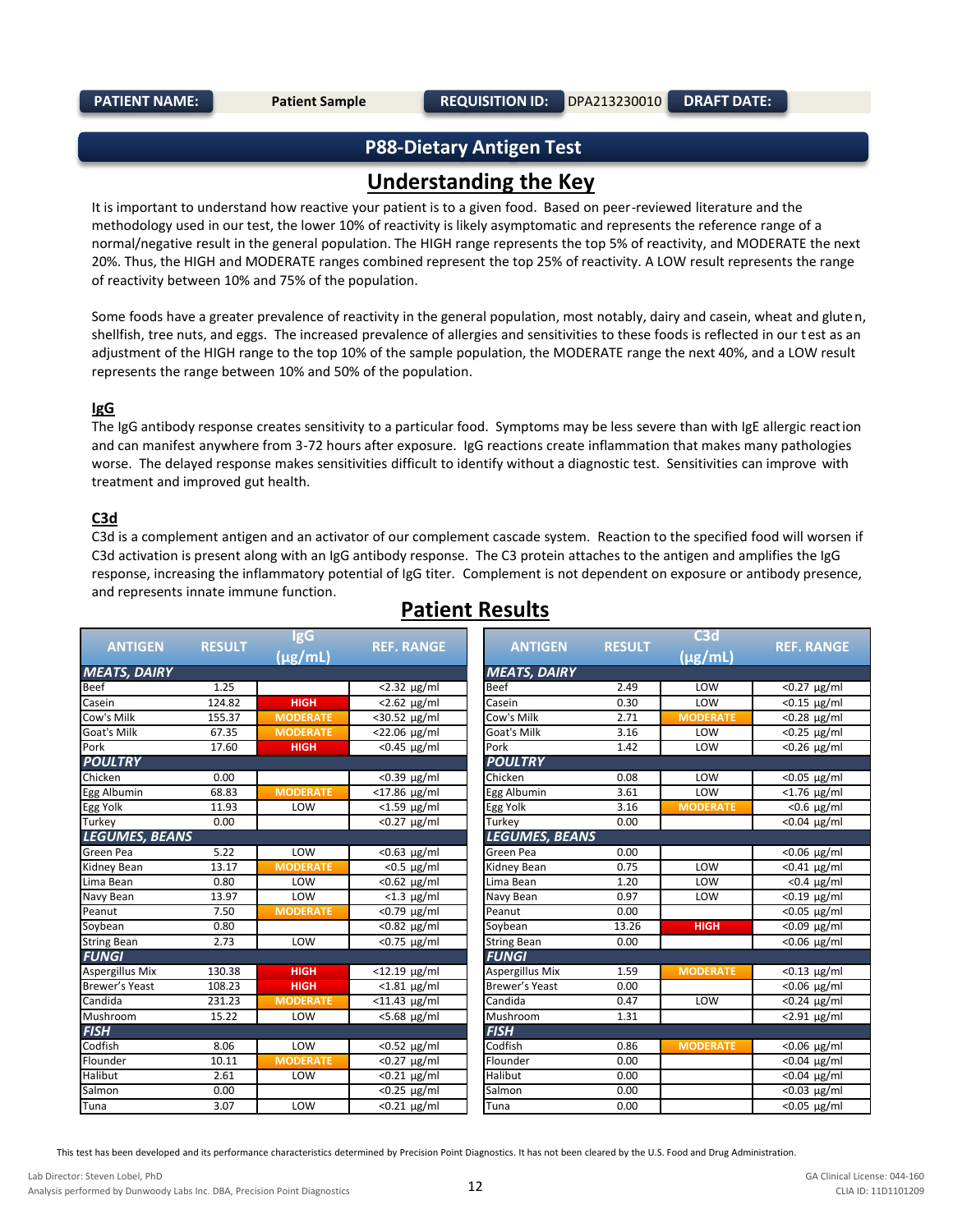**DRAFT DATE:**

## **P88-Dietary Antigen Test**

## **Patient Results**

|                                  |               | <b>IgG</b>      |                                   |                                  |               | C3d             |                               |
|----------------------------------|---------------|-----------------|-----------------------------------|----------------------------------|---------------|-----------------|-------------------------------|
| <b>ANTIGEN</b>                   | <b>RESULT</b> | $(\mu$ g/mL)    | <b>REF. RANGE</b>                 | <b>ANTIGEN</b>                   | <b>RESULT</b> | (µg/mL)         | <b>REF. RANGE</b>             |
| <b>SHELLFISH</b>                 |               |                 |                                   | <b>SHELLFISH</b>                 |               |                 |                               |
| Clam                             | 43.38         | <b>MODERATE</b> | $\overline{25.08}$ µg/ml          | Clam                             | 5.80          | <b>MODERATE</b> | $<$ 1.28 µg/ml                |
| Crab                             | 0.11          |                 | $\sqrt{0.23 \text{ µg/ml}}$       | Crab                             | 0.00          |                 | $\overline{0.05 \ \mu g/m}$   |
| Lobster                          | 0.00          |                 | $<$ 0.17 $\mu$ g/ml               | Lobster                          | 0.00          |                 | $< 0.06$ µg/ml                |
| <b>Scallops</b>                  | 0.00          |                 | $< 0.56 \mu g/ml$                 | <b>Scallops</b>                  | 0.00          |                 | $\overline{0.05 \ \mu g/m}$   |
| Shrimp                           | 0.00          |                 | $< 0.26 \mu g/ml$                 | Shrimp                           | 0.92          | <b>MODERATE</b> | <0.06 µg/ml                   |
| <b>HERBS, SPICES, SEASONINGS</b> |               |                 |                                   | <b>HERBS, SPICES, SEASONINGS</b> |               |                 |                               |
| <b>Black Pepper</b>              | 63.0          | <b>HIGH</b>     | <3.58 µg/ml                       | <b>Black Pepper</b>              | 0.47          | LOW             | <0.07 µg/ml                   |
| Cinnamon                         | 14.2          | LOW             | $< 0.81 \mu g/ml$                 | Cinnamon                         | 0.00          |                 | $< 0.28 \mu g/ml$             |
| Garlic                           | 3.5           | LOW             | $< 0.48 \mu g/ml$                 | Garlic                           | 0.47          | LOW             | $\overline{0.07}$ $\mu$ g/ml  |
| Ginger                           | 85.6          | <b>HIGH</b>     | $<$ 1.47 $\mu$ g/ml               | Ginger                           | 0.75          | LOW             | $< 0.2 \mu g/ml$              |
| Hops                             | 2.6           | LOW             | $< 0.33 \mu g/ml$                 | Hops                             | 0.00          |                 | <0.24 µg/ml                   |
| Mustard                          | 3.0           | LOW             | $< 0.26 \mu g/ml$                 | Mustard                          | 0.00          |                 | $\overline{0.09}$ $\mu$ g/ml  |
| Vanilla                          | 29.3          | LOW             | $< 8.33 \mu g/ml$                 | Vanilla                          | 0.00          |                 | $< 0.04$ µg/ml                |
| <b>GRAINS, GRASSES</b>           |               |                 |                                   | <b>GRAINS, GRASSES</b>           |               |                 |                               |
| Barley                           | 2.95          | LOW             | $< 0.59 \mu g/ml$                 | Barley                           | 0.19          |                 | $<$ 1.21 $\mu$ g/ml           |
| Corn                             | 2.04          | LOW             | $< 0.28 \mu g/ml$                 | Corn                             | 0.47          | LOW             | $< 0.06 \mu g/ml$             |
| Gluten                           | 154.69        | <b>MODERATE</b> | $\overline{577.13 \text{ µg/ml}}$ | Gluten                           | 2.38          | <b>MODERATE</b> | $< 0.18$ µg/ml                |
| Oat                              | 5.00          | <b>MODERATE</b> | $<$ 0.25 $\mu$ g/ml               | Oat                              | 0.00          |                 | $\overline{0.05}$ µg/ml       |
| Rice                             | 4.88          | LOW             | $< 0.62 \mu g/ml$                 | Rice                             | 0.41          | <b>MODERATE</b> | $< 0.04 \mu g/ml$             |
| Rye                              | 7.61          | <b>MODERATE</b> | $< 0.49$ µg/ml                    | Rye                              | 0.00          |                 | $< 0.03 \mu g/ml$             |
| Whole Wheat                      | 1.25          | <b>MODERATE</b> | $< 0.14 \mu g/ml$                 | Whole Wheat                      | 0.08          | LOW             | <0.04 µg/ml                   |
| <b>SEEDS. NUTS</b>               |               |                 |                                   | <b>SEEDS, NUTS</b>               |               |                 |                               |
| Almond                           | 3.98          | <b>MODERATE</b> | $< 0.47 \mu g/ml$                 | Almond                           | 7.82          | <b>HIGH</b>     | $< 0.16$ µg/ml                |
| Cacao                            | 67.92         | <b>MODERATE</b> | $<$ 2.45 $\mu$ g/ml               | Cacao                            | 0.19          | LOW             | $< 0.16$ µg/ml                |
| Cashew                           | 1.25          | LOW             | $< 0.34 \mu g/ml$                 | Cashew                           | 3.39          | <b>HIGH</b>     | $< 0.07 \mu g/ml$             |
| Coffee                           | 85.52         | <b>MODERATE</b> | $< 2.41 \mu g/ml$                 | Coffee                           | 1.31          | LOW             | $< 0.28 \mu g/ml$             |
| Cottonseed                       | 4.54          | LOW             | $< 0.25 \mu g/ml$                 | Cottonseed                       | 0.19          | LOW             | $< 0.08 \mu g/ml$             |
| English Walnut                   | 28.62         | <b>MODERATE</b> | $<$ 0.65 $\mu$ g/ml               | <b>English Walnut</b>            | 4.56          | LOW             | $< 2.75 \mu g/ml$             |
| Flax Seed                        | 103.35        | <b>HIGH</b>     | $< 0.43 \mu g/ml$                 | Flax Seed                        | 0.00          |                 | $\overline{0.07}$ $\mu$ g/ml  |
| Pecan                            | 8.06          | <b>HIGH</b>     | $< 0.08 \mu g/ml$                 | Pecan                            | 0.00          |                 | $< 0.1 \mu g/ml$              |
| Sesame                           | 11.02         | LOW             | $< 0.61 \mu g/ml$                 | Sesame                           | 0.00          |                 | <0.03 µg/ml                   |
| <b>FRUITS</b>                    |               |                 |                                   | <b>FRUITS</b>                    |               |                 |                               |
| Apple                            | 4.20          | <b>MODERATE</b> | $< 0.32 \mu g/ml$                 | Apple                            | 0.19          | LOW             | $< 0.1 \mu g/ml$              |
| Avocado                          | 5.91          | LOW             | $< 2.77 \mu g/ml$                 | Avocado                          | 0.30          |                 | $\overline{21.29 \ \mu g/ml}$ |
| Banana                           | 18.63         | <b>HIGH</b>     | $< 0.26 \mu g/ml$                 | Banana                           | 0.80          | LOW             | $< 0.1 \mu g/ml$              |
| Blueberry                        | 9.77          | <b>MODERATE</b> | $< 0.44 \mu g/ml$                 | Blueberry                        | 0.30          | LOW             | <0.04 µg/ml                   |
| Cantaloupe                       | 2.16          | LOW             | $< 0.29 \mu g/ml$                 | Cantaloupe                       | 0.08          | LOW             | $< 0.05 \mu g/ml$             |
| Cherry                           | 5.68          | <b>MODERATE</b> | $< 0.31 \mu g/ml$                 | Cherry                           | 0.19          | LOW             | $< 0.16$ µg/ml                |
| Coconut                          | 3.41          | LOW             | $< 0.32 \mu g/ml$                 | Coconut                          | 2.32          | <b>MODERATE</b> | $< 0.06$ µg/ml                |
| Cucumber                         | 0.00          |                 | $< 0.22 \mu g/ml$                 | Cucumber                         | 0.24          | LOW             | $< 0.04 \mu g/ml$             |
| Grapefruit                       | 2.39          | <b>MODERATE</b> | $< 0.15 \mu g/ml$                 | Grapefruit                       | 0.13          | LOW             | $< 0.03 \mu g/ml$             |
| Grapes                           | 18.74         | <b>HIGH</b>     | $< 0.44 \mu g/ml$                 | Grapes                           | 0.00          |                 | $< 0.03$ µg/ml                |
| <b>Green Olive</b>               | 2.95          | LOW             | $< 0.51 \mu g/ml$                 | Green Olive                      | 0.00          |                 | $\sqrt{0.07}$ µg/ml           |
| Green Pepper                     | 1.02          | <b>LOW</b>      | $< 0.2 \mu g/ml$                  | Green Pepper                     | 0.00          |                 | <0.13 µg/ml                   |
| Honeydew                         | 142.08        | <b>HIGH</b>     | $< 0.16$ µg/ml                    | Honeydew                         | 0.00          |                 | $< 0.03 \mu g/ml$             |
| Lemon                            | 0.00          |                 | $< 0.11 \mu g/ml$                 | Lemon                            | 0.36          | <b>LOW</b>      | $< 0.03 \mu g/ml$             |
| Orange                           | 3.75          | <b>MODERATE</b> | <0.22 µg/ml                       | Orange                           | 0.00          |                 | $< 0.03$ µg/ml                |
| Peach                            | 1.14          | LOW             | $< 0.18$ µg/ml                    | Peach                            | 0.00          |                 | $< 0.05 \mu g/ml$             |
| Pear                             | 0.00          |                 | $< 1.24 \mu g/ml$                 | Pear                             | 0.00          |                 | $<$ 0.03 µg/ml                |
| Pineapple                        | 1.70          | LOW             | $<$ 0.66 $\mu$ g/ml               | Pineapple                        | 0.00          |                 | $<$ 0.05 µg/ml                |
| Plum                             | 0.23          | LOW             | $<$ 0.12 µg/ml                    | Plum                             | 0.00          |                 | $< 0.04$ µg/ml                |
| Strawberry                       | 2.16          | <b>MODERATE</b> | $<$ 0.16 $\mu$ g/ml               | Strawberry                       | 0.00          |                 | $< 0.03$ µg/ml                |
| Tomato                           | 0.23          | LOW             | $< 0.09 \mu g/ml$                 | Tomato                           | 0.00          |                 | $< 0.02$ $\mu$ g/ml           |
| Watermelon                       | 0.80          | LOW             | $<$ 0.19 µg/ml                    | Watermelon                       | 0.13          | LOW             | $< 0.04$ µg/ml                |
| <b>Yellow Squash</b>             | 2.39          | LOW             | $< 0.62$ µg/ml                    | <b>Yellow Squash</b>             | 0.75          | LOW             | $<$ 0.07 µg/ml                |